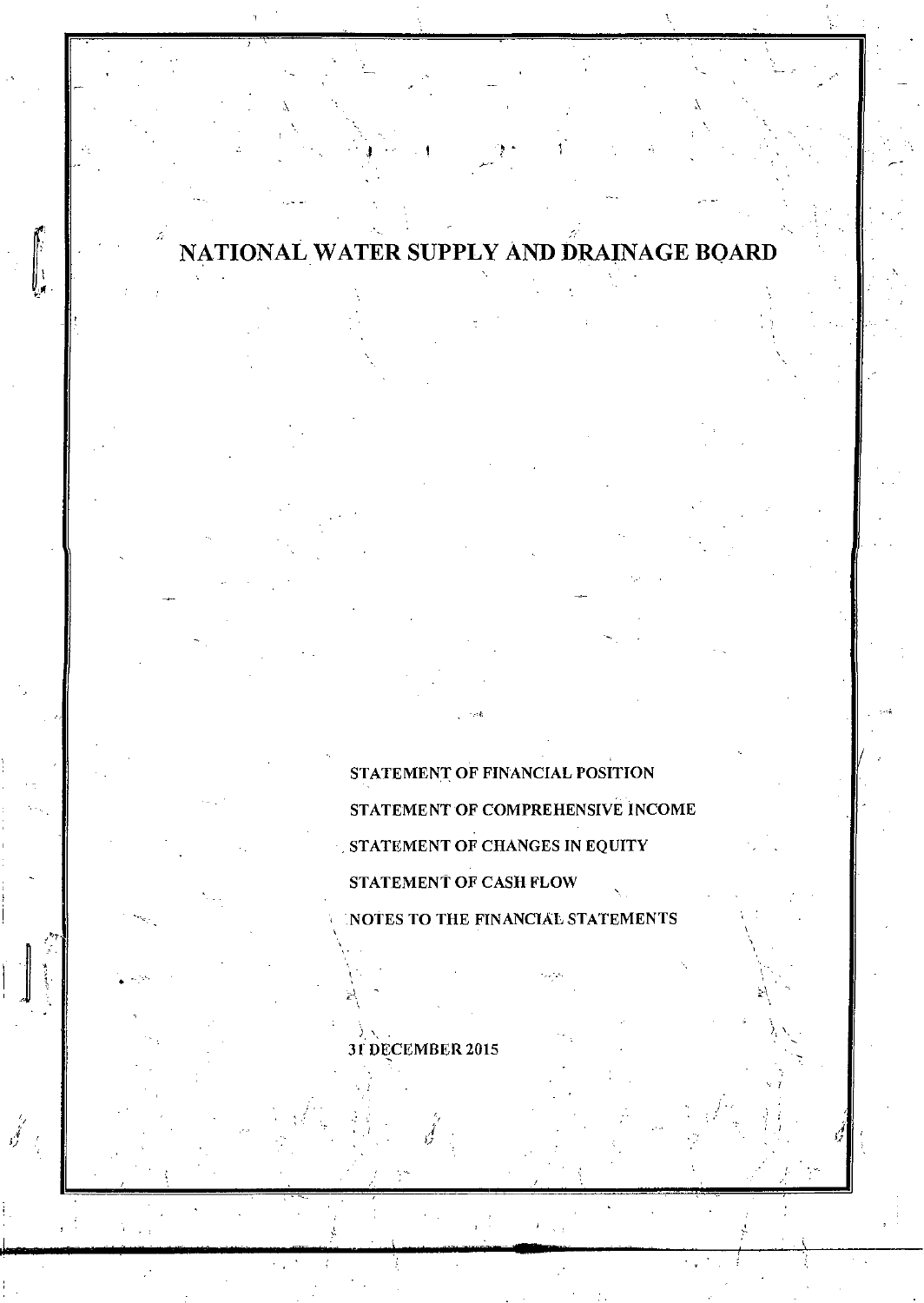### STATEMENT OF FINANCIAL POSITION

Year ended 31 December 2015

1

|                                         |              | 2015                | 2014                |
|-----------------------------------------|--------------|---------------------|---------------------|
|                                         |              | <u>Rs.</u>          | Rs.                 |
| Assets                                  |              |                     | (Restated)          |
| <b>Non- Current Assets</b>              | <b>Notes</b> |                     |                     |
| Property , Plant & Equipment            | 15           | 140,175,091,619     | 110,021,058,452     |
| Intangible Assets                       | 16           | 1,619,633           | 52,964,022          |
| Capital Work in Progress                | 17           | 149,657,485,153     | 148,987,947,722     |
| Other Financial assets                  | 18           | 7,660,037,237       | 22,810,677          |
| <b>Total Non Current Assets</b>         |              | 297,494,233,644     | 259,084,780,873     |
| <b>Current Assets</b>                   |              |                     |                     |
| Non Operating Assets                    | 34.2         | 154,040,268         | 154,040,267         |
| Inventories                             | 19           | 6,403,839,146       | 5,624,531,319       |
| Trade & Other Receivables               | 20           | 5,953,318,769       | 5,534,634,636       |
| Deposits & Advances                     | 21           | 13,089,002,984      | 9,527,444,911       |
| Investments                             | 22           | 5,194,262,510       | 244,262,510         |
| Cash & Cash Equivalents                 | 23           | 3,877,651,734       | 2,756,518,649       |
| <b>Total Current Assets</b>             |              | 34,672,115,411      | 23,841,432,292      |
| <b>Total Assets</b>                     |              | 332,166,349,055     | 282,926,213,166     |
| <b>Equity and Liabilities</b>           |              |                     |                     |
| Equity                                  |              |                     |                     |
| Assets taken over from Government Dept. | 24           | 185,480,387         | 185,480,387         |
| Government Equity                       | 35           | 63,736,423,921      |                     |
| Staff Welfare Fund                      | 25           | 16,506,484          | 15,239,298          |
| Retained Earnings                       |              | (11, 757, 090, 006) | (10, 806, 208, 171) |
| Government Grant                        | 26           | 90,627,548,649      | 88,161,757,133      |
| Capital Grants                          | 27           | 165,957,115,697     | 151,974,122,319     |
| <b>Total Equity</b>                     |              | 308,765,985,132     | 229,530,390,966     |
| Non-Current Liabilities                 |              |                     |                     |
| Loan Payable                            | 28           | 9,412,094,521       | 37,715,434,998      |
| Other Deferred Liabilities              | 29           | 4,489,088,098       | 2,194,044,137       |
| <b>Total Non Current Liabilities</b>    |              | 13,901,182,619      | 39,909,479,134      |
| <b>Current Liabilities</b>              |              |                     |                     |
| Trade & Other Payables                  | 30           | 9,427,039,885       | 7,061,300,745       |
| Loan Capital Payable                    |              |                     | 3,440,617,294       |
| Loan Interest Payable                   |              |                     | 2,912,497,278       |
| Non Operating Liabilities               |              | <u>72,141,419</u>   | 71,927,749          |
| <b>Total Current Liabilities</b>        |              | 9,499,181,304       | 13,486,343,066      |
| Total Equity and Liabilities            |              | 332,166,349,055     | 282,926,213,166     |

D. Thotawatte Addl.G.M. Einame)

The Roard of Directors is responsible for the preparation and presentation of these  $\sharp \Lambda$ hcial statements.  $\left(\mathcal{X}\right)$ 

 $K$  W. Ahsar

K. W. Ahsar G.A.Kumarathna<br>Chairman General Manager General Manager

Accounting Policies & Notes from pages 7 to 29 form an integral part of these Financial Statements. *Colombo*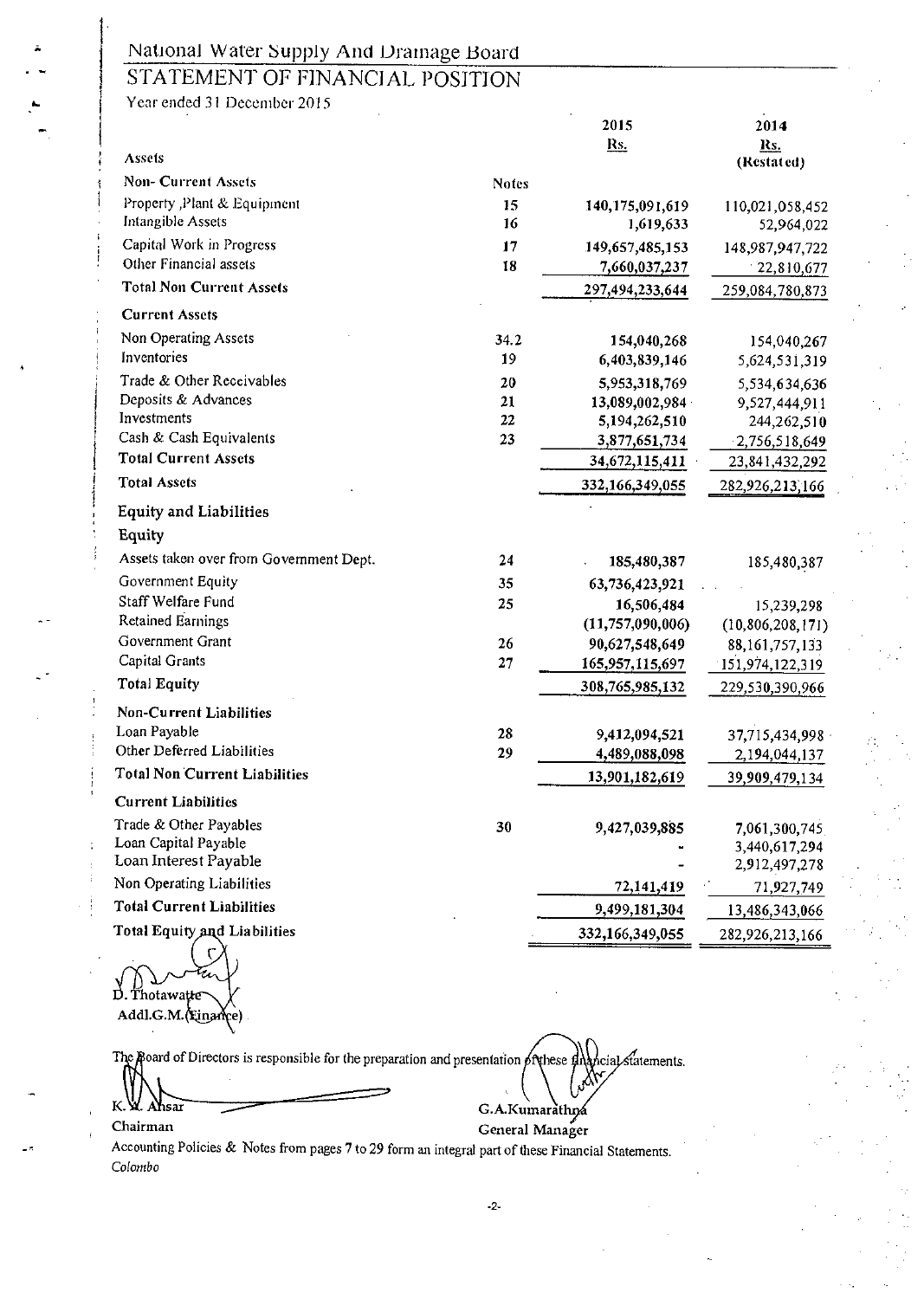## STATEMENT OF COMPREHENSIVE INCOME

Year ended 31 December 2015

|                                  |              | <b>Budget</b><br>2015          | Actual<br>2015      | Actual<br>2014   |
|----------------------------------|--------------|--------------------------------|---------------------|------------------|
|                                  | <b>Notes</b> | Rs.                            | Rs.                 | Rs.              |
| Revenue                          | 7            | 20,875,923,000                 | 19,584,021,370      | 18,710,049,680   |
| Cost of Sales                    | 8            | (13,779,185,419)               | (12, 314, 954, 106) | (11,325,829,471) |
| <b>Gross Profit</b>              |              | 7,096,737,581                  | 7,269,067,264       | 7,384,220,209    |
| Other operating income and gains | 9            | 2,064,670,000                  | 1,665,908,597       | 1,390,066,559    |
| Administrative Expenses          | 10           | (8, 247, 865, 581)             | (8,571,562,031)     | (5,985,331,888)  |
| Other Operating Expenses         | 11           | (500,000,000)                  | (463,870,115)       | (334, 370, 432)  |
| <b>Operating Profit / (Loss)</b> |              | 413,542,000                    | (100, 456, 285)     | 2,454,584,449    |
|                                  |              |                                |                     |                  |
| Finance Income<br>Finance Cost   | 12<br>13     | 100,000,000<br>(1,700,000,000) | 1,186,119,227       | 213,239,303      |
|                                  |              |                                | (1,736,845)         | (1,242,530,161)  |
| Profit / (Loss) before tax       |              | (1,186,458,000)                | 1,083,926,097       | 1,425,293,591    |
| Provision for Income Taxation    | 14           | (60,000,000)                   | (53,881,978)        | (53, 113, 301)   |
| Profit / (Loss) for the Year     |              | (1,246,458,000)                | 1,030,044,119       | 1,372,180,290    |
|                                  |              |                                |                     |                  |

| Other Comprehensive Income for the Year.      |                 |                 |               |
|-----------------------------------------------|-----------------|-----------------|---------------|
| Actuarial Loss on Defined Benefit Obligation. |                 | (1,979,658,769) |               |
| Revaluation surplus                           | -               | -               | 53,710,538    |
|                                               |                 | (1,979,658,769) | -             |
| Total Comprehensive Income for the Year       | (1,246,458,000) | (949, 614, 650) | 1.425,890.828 |

Accounting Policies & Notes from pages 7 to 29 form an integral part of these Financial Statements.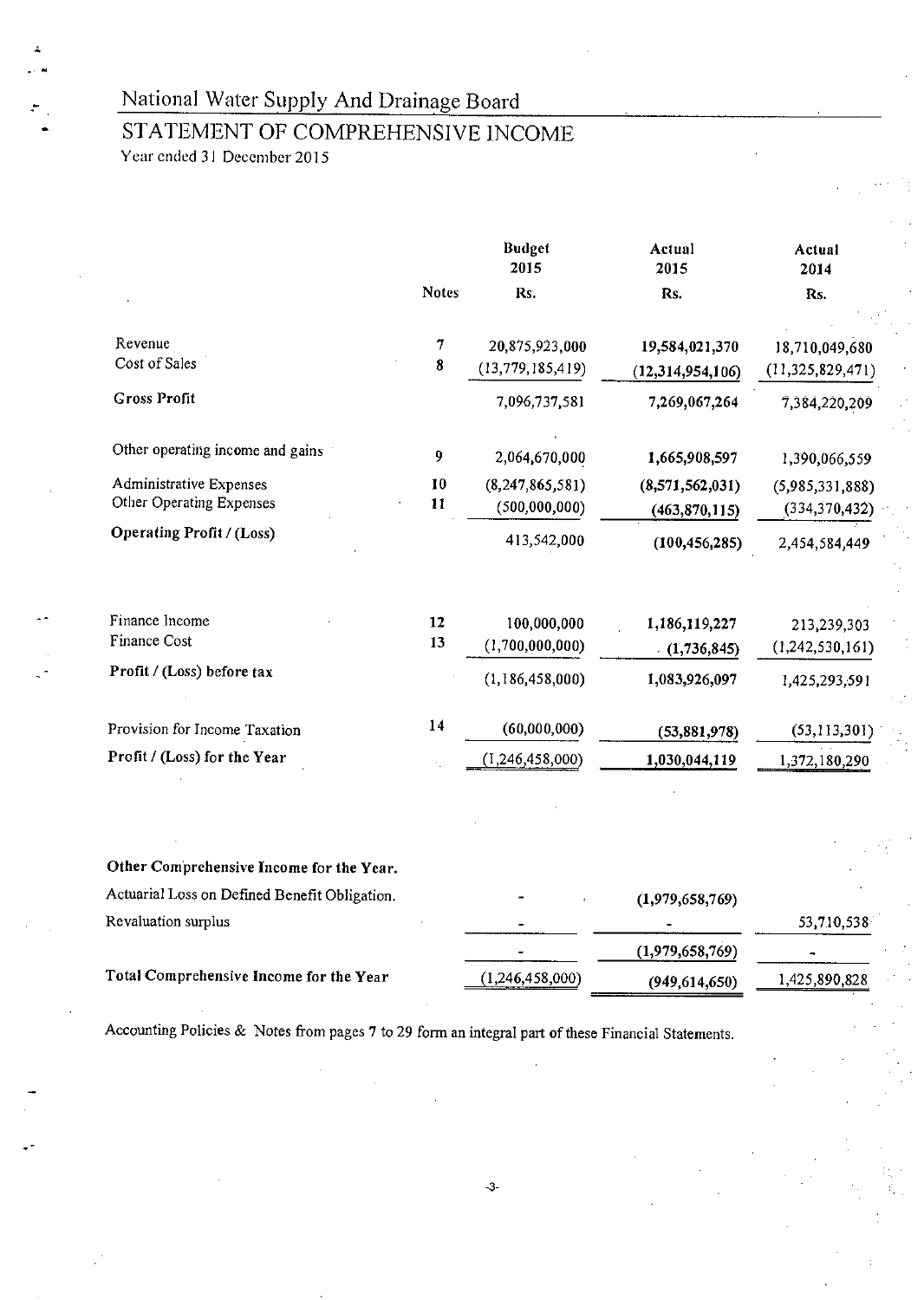STATEMENT OF CHANGES IN EQUITY

Year ended 31 December 2015

÷,

| Balance as at 1 January 2014                             | <b>Note</b> | Assets from<br>Government<br>Departments<br>Rs.<br>185,480,387 | <b>Govt Grants</b><br>Rs.<br>81,069,995,266 | Government<br><b>Equity</b> | Capital grants<br>Rs.<br>129, 350, 331, 843 | Staf Welfare<br>Fund<br>Rs.<br>15,101,490 | Accumulated<br>Profit/Loss<br>Rs.<br>(12, 240, 036, 367) | Total<br>Rs.<br>198,380,872,619 |
|----------------------------------------------------------|-------------|----------------------------------------------------------------|---------------------------------------------|-----------------------------|---------------------------------------------|-------------------------------------------|----------------------------------------------------------|---------------------------------|
| Prior Year correction -                                  |             |                                                                |                                             |                             |                                             |                                           |                                                          |                                 |
| Assets recognised and derecognised                       | 34.1        |                                                                |                                             |                             |                                             |                                           | 141,398,285                                              | 141.398.285                     |
| Depreciation adju for assets recognised and derecognised | 34.1        |                                                                |                                             |                             |                                             |                                           | 14,025,000                                               | 14,025.000                      |
| Write off long outstanding balances                      | 34.2        |                                                                |                                             |                             |                                             |                                           | 36,145,199                                               | 36,145,199                      |
| Rehabilitation & Construction works                      | 34.2        |                                                                |                                             |                             |                                             |                                           | (71, 390, 879)                                           | (71,390,879)                    |
| Write off long outstanding trade debtors                 | 34.2        |                                                                |                                             |                             |                                             |                                           | (9,639,469)                                              | (9,639,469)                     |
| Recognize arbitration fee                                | 34.2        |                                                                |                                             |                             |                                             |                                           | (100, 108, 972)                                          | (100, 108, 972)                 |
| Restated balance as at 1 January 2014                    |             | 185,480,387                                                    | 81,069,995,266                              |                             | 129, 350, 331, 843                          | 15,101,490                                | (12, 229, 607, 203)                                      | 198.391.301.783                 |
| Net profit for the year                                  |             |                                                                |                                             |                             |                                             |                                           | 1,425,890,828                                            | 1,425,890,828                   |
| Opening balance Adjustment - 9233/536/1 RCNo.-2678       |             |                                                                |                                             |                             |                                             |                                           | 25,126                                                   | 25,126                          |
| Receipts / Transfers during the year                     |             |                                                                | 7,091,761,866                               |                             | 22,623,790,477                              |                                           |                                                          | 29,715,552,343                  |
| Transfers to Staff welfare fund                          |             |                                                                |                                             |                             |                                             | 137,808                                   | (137,808)                                                |                                 |
| Write of short term deposit                              | 34.2        |                                                                |                                             |                             |                                             |                                           | (3,112,400)                                              |                                 |
| Derecognize inventories                                  | 34.2        |                                                                |                                             |                             |                                             |                                           | 733,287                                                  | (3, 112, 400)<br>733,287        |
| Restated halance as at 31 December 2014                  |             | 185,480,387                                                    | 88, 161, 757, 133                           |                             | 151,974,122,319                             | 15,239,298                                | (10, 806, 208, 171)                                      | 229,530,390,966                 |
| Net profit for the year                                  |             |                                                                |                                             |                             |                                             |                                           | (949, 614, 650)                                          | (949, 614, 650)                 |
| Opening balance Adjustment - 9233/536/1 RCNo.-2678 -     |             |                                                                |                                             |                             |                                             |                                           |                                                          |                                 |
| Receipts / Transfers during the year                     |             |                                                                | 3,356,774,908                               |                             | 13,092,009,986                              |                                           |                                                          | 16,448,784,894                  |
| Loan to Equity conversion                                |             |                                                                |                                             | 49,836,439,996              |                                             |                                           |                                                          | 49.836,439,996                  |
| Government contribution through bond                     |             |                                                                |                                             | 13,899,983,925              |                                             |                                           |                                                          |                                 |
| Transfers to Staff welfare fund                          |             |                                                                |                                             |                             |                                             | 1,267,186                                 | (1, 267, 186)                                            | 13,899,983,925                  |
| Balances as at 31 December 2015                          |             | 185,480.387                                                    | 91,518,532,041                              | 63,736,423,921              | 165,066,132,305                             | 16,506,484                                | (11, 757, 090, 006)                                      | 308, 765, 985, 132              |
| A conception Delising R. Minerallis                      |             |                                                                |                                             |                             |                                             |                                           |                                                          |                                 |

Accounting Policies & Notes from pages 7 to 29 form an integral part of these Financial Statements.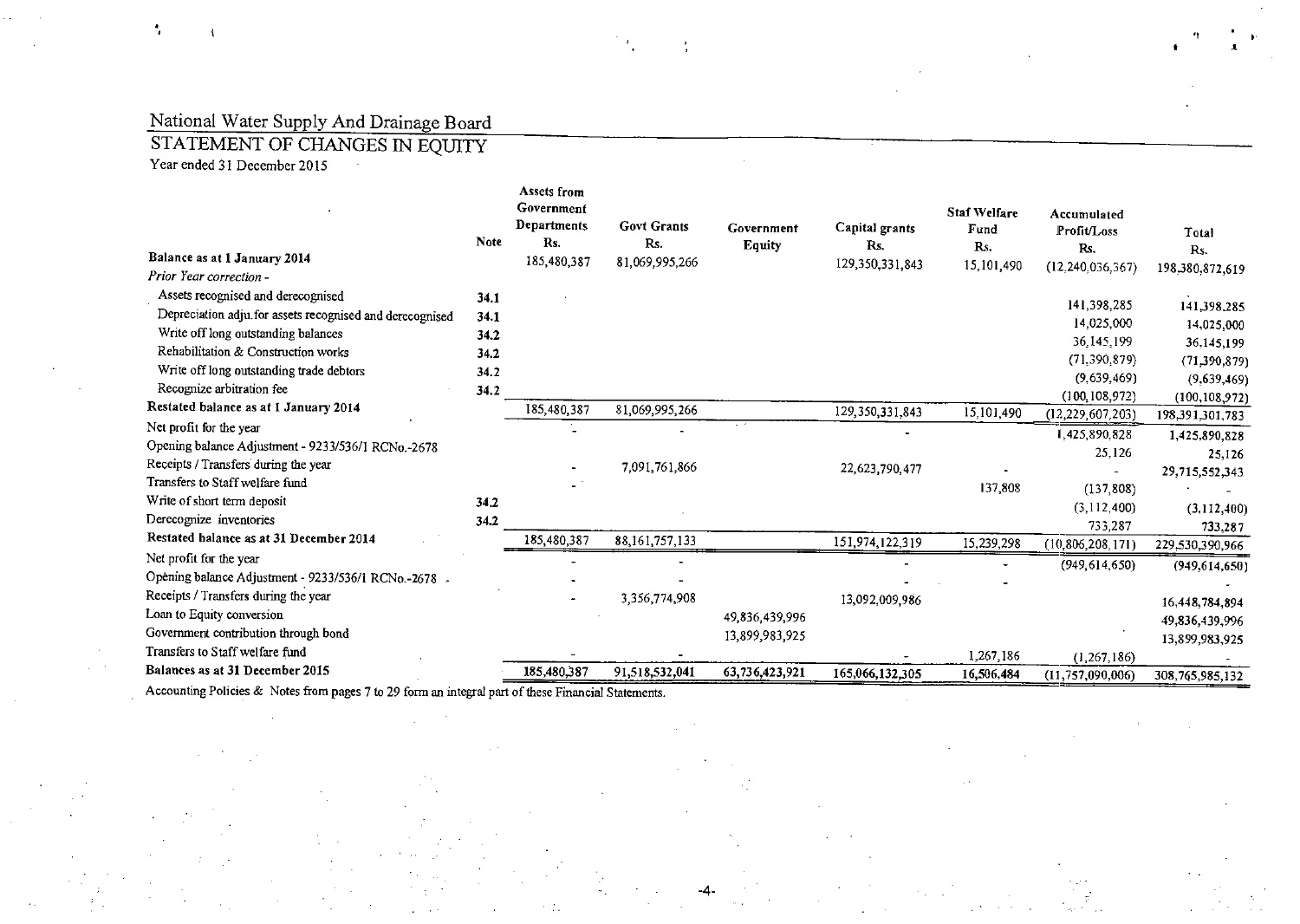### STATEMENT OF CASH FLOW

Year ended 31 December 2015

 $\ddot{\phantom{a}}$ 

| For the year ended                                   |              | 2015             | 2014                |
|------------------------------------------------------|--------------|------------------|---------------------|
|                                                      | <b>Notes</b> | Rs.              | <u>Rs.</u>          |
| Cash Flows from/(used) in Operating Activities       |              |                  |                     |
| Net Profit/(Loss) before Tax                         |              | 1,083,926,097    | 1,425,293,591       |
| Adjustments for                                      |              |                  |                     |
| Interest Income                                      | 12           | (1,186,119,227)  | (213, 239, 303)     |
| Profit on disposal of Fixed Assets                   |              |                  | (3,922,353)         |
| Depreciation                                         | 10.2         | 2,237,159,613    | 2,031,036,338       |
| Retiring gratuity provision                          | 29.1         | 391,422,596      | 227,136,696         |
| Opening balance Adjustments                          |              |                  | 25,126.00           |
| Interest Expense                                     | 13           | <u>1,736,845</u> | 1,242,530,161       |
| Operating Profit before Working Capital Changes      |              | 2,528,125,924    | 4,708,860,256       |
|                                                      |              |                  |                     |
| (Increase)/Decrease in Inventories                   |              | (779, 307, 827)  | (1,747,040,583)     |
| (Increase)/Decrease in Debtors, Rece'bles & Deposits |              | (3,664,857,013)  | (5,402,599,585)     |
| Increase/(Decrease) in Creditors & Provisions        |              | 2,564,675,885    | 1,756,947,297       |
| Cash Generated from Operations                       |              | 648,636,969      | (683, 832, 614)     |
| Tax Paid                                             |              | (39, 677, 127)   | (53, 113, 301)      |
| <b>Gratuity Paid</b>                                 | 11           | (391,422,596)    | (227, 136, 696)     |
| Net Cash from Operating Activities                   |              | 217,537,246      | (964, 082, 611)     |
| Cash Flows from/(used) in Investing Activities       |              |                  |                     |
| Investments in Fixed Assets & Work-In-Progress       |              | (33,652,546,584) | (31,619,414,419)    |
| Withdrawal of other financial assets                 |              | 6,323,440        | 8,197,324           |
| Sale proceeds for disposal assets                    |              |                  | 7,995,275           |
| Investment Income Received                           |              | 1,186,119,227    | 216,449,698         |
| (Investment) / Withdrawl of Investments              |              | (4,950,000,000)  | 96,707,679          |
| Net Cash Flows used in Investing Activities          |              | (37,410,103,917) | (31, 290, 064, 442) |
| Cash Flows from/(used in) Financing Activities       |              |                  |                     |
| Government Grant during the Period                   |              | 2,709,730,350    | 7,768,323,405       |
| Capital Grant during the period                      |              | 14,518,201,341   | 23,177,800,979      |
| New Loans                                            |              | 15,180,696,992   | 5,569,216,314       |
| Loan Repayments                                      |              | (498, 375)       | (1,030,498,375)     |
| <b>Interest Paid</b>                                 |              | (137,722,880)    | (1,871,942,868)     |
| VAT payments through treasury funds                  |              | (213, 141, 596)  | (482, 110, 508)     |
| Sales proceeds of treasury bond                      |              | 6,256,433,925    |                     |
|                                                      |              | 38,313,699,758   | 33,130,788,947      |
| Net Increase in Cash & Cash Equivalents              |              | 1,121,133,086    | 876,641,893         |
| Cash & Cash Equivalents at the begining of the year  |              | 2,756,518,649    | 1,879,876,757       |
| Cash & Cash Equivalents at the end of the period     |              | 3,877,651,734    | 2,756,518,649       |

*The accounting policies and notes on Pages 6 throug* 29 *Form an integral part of the financial statements*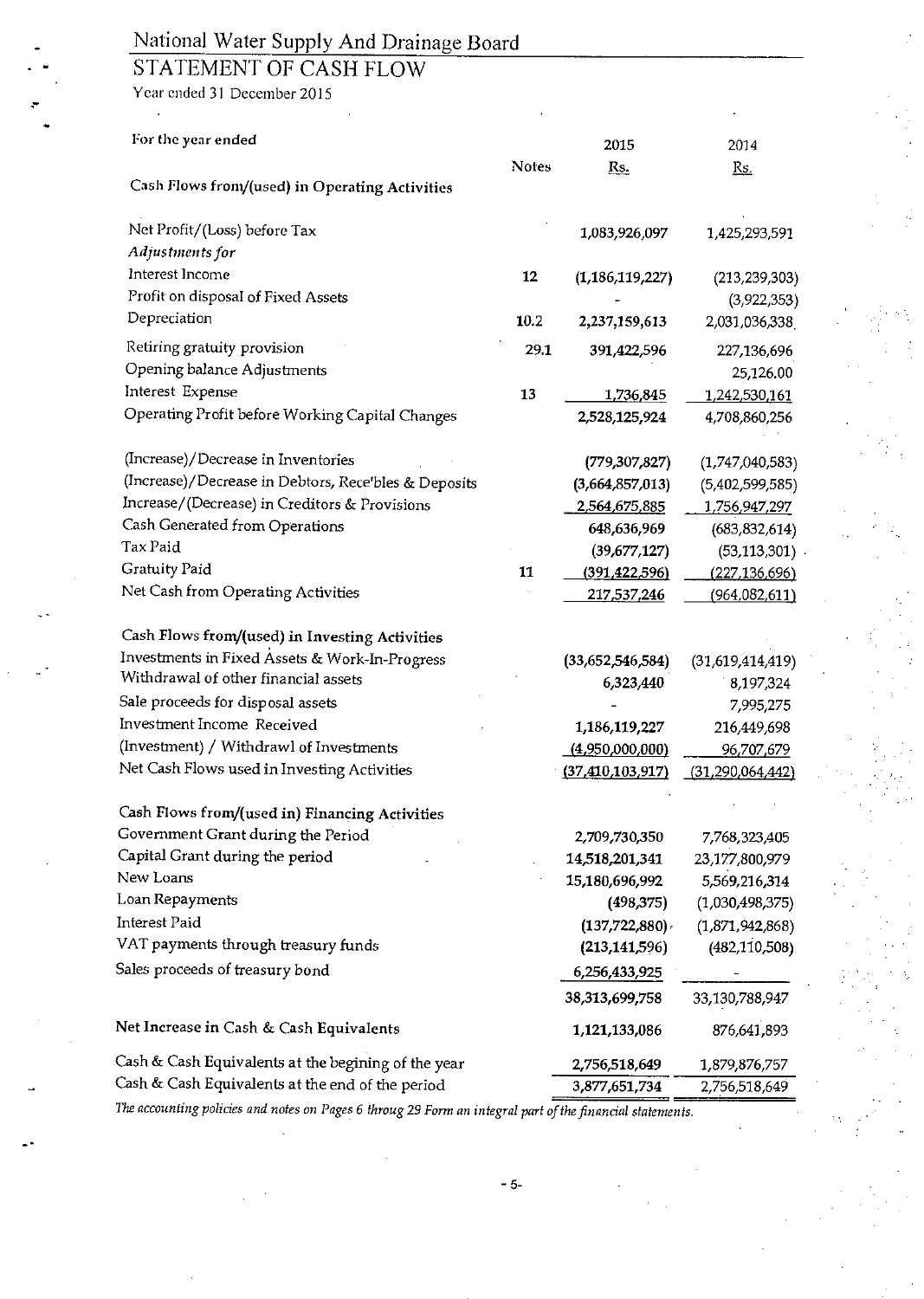$\ddot{\phantom{a}}$ 

NOTES TO THE FINANCIAL STATEMENTS Year ended 31 December 2015

### NATIONAL WATER SUPPLY AND DRAINAGE BOARD

### NOTES TO THE FINANCIAL STATEMENTS

### 31 DECEMBER 2015

t,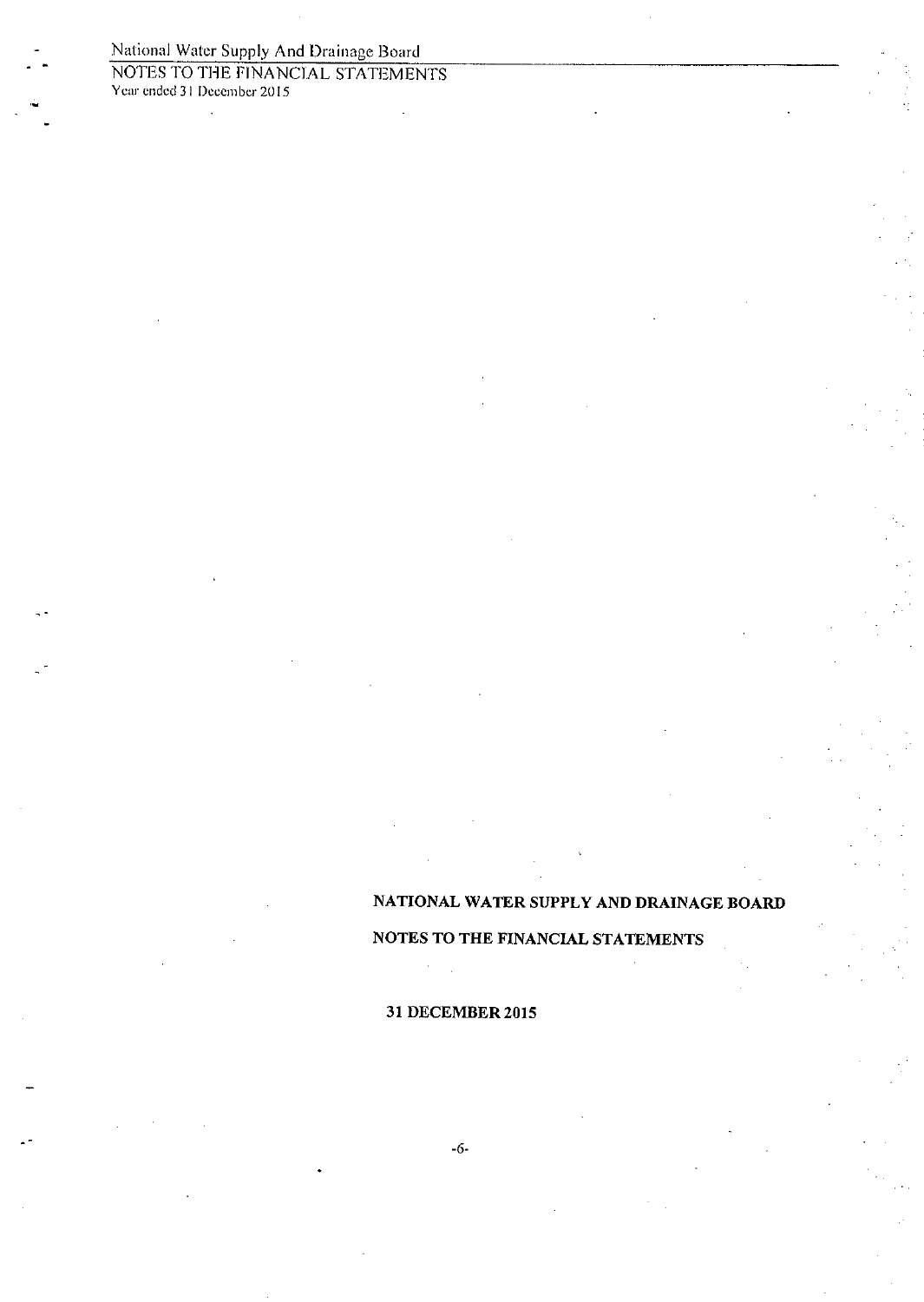#### NOTES TO THE FINANCIAL STATEMENTS Year ended 31 December 2015

#### CORPORATE INFORMATION

#### 1.1 General

National Water Supply & Drainage Board is a statutory board enacted by the Parliament under the National Water Supply & Drainage Board Law No. 2 of 1974. The registered office of the Board is located at Calle Road, Ratmalana, and the principal place of business is situated at the same location.

National Water Supply & Drainage Board (NWS&DB) is an institution under the purview of Ministry of City Planning and Water Supply.

#### 1.2 Principal activities

The principal activity of the Board is to produce and sell treated drinking water to the community.

The objectives of the National Water Supply & Drainage Board are to develop treated drinking water throughout the country and it's accessibility among the people of Sri Lanka.

#### 2. BASIS OF PREPARATION

#### 2.1 Statement of Compliance

The Financial Statements have been prepared in accordance with Sri Lanka Accounting Standards (SLFRS/LKAS) as issued by The Institute of Chartered Accountants of Sri Lanka.

For all periods up to and including the year ended 31<sup>st</sup> December 2011, the NWS&DB prepared its Financial Statements in accordance with Sri Lanka Accounting Standards (SLAS). From the financial year ending 31st December 2012 onward Financial Statements are being prepared in accordance with the new Sri Lanka Accounting Standards (SLFRS/LKAS).

#### 2.2 Basis of Measurement

The Financial Statements have been prepared on the historical cost basis except for financial instruments and other financial assets and liabilities held for trading that have been measured at fair value and liabilities for defined benefit obligation is recognized as at the present value of the defined benefit obligation.

#### 3. SUMMARY OF SIGNIFICANT ACCOUNTING POLICIES

#### 3.1 Property Plant and Equipment

-

Property, plant and equipment is stated at cost, net of accumulated depreciation and accumulated impairment losses, if any. Such cost includes the cost of replacing part of the property, plant and equipment and borrowing costs for long-term construction projects if the recognition criteria are met. When significant parts of property, plant and equipment are required to be replaced at intervals, NWS&DB recognises such parts as individual assets with specific useful lives and depreciates them accordingly. Likewise, when a major inspection is performed, it's cost is recognised in the carrying amount of the plant and equipment as a replacement if the recognition criteria are satisfied. All other repair and maintenance costs are recognised in profit or loss as incurred.

The present value of the expected cost for the decommissioning of an asset after its use is included in the cost of the respective asset if the recognition criteria for a provision are met.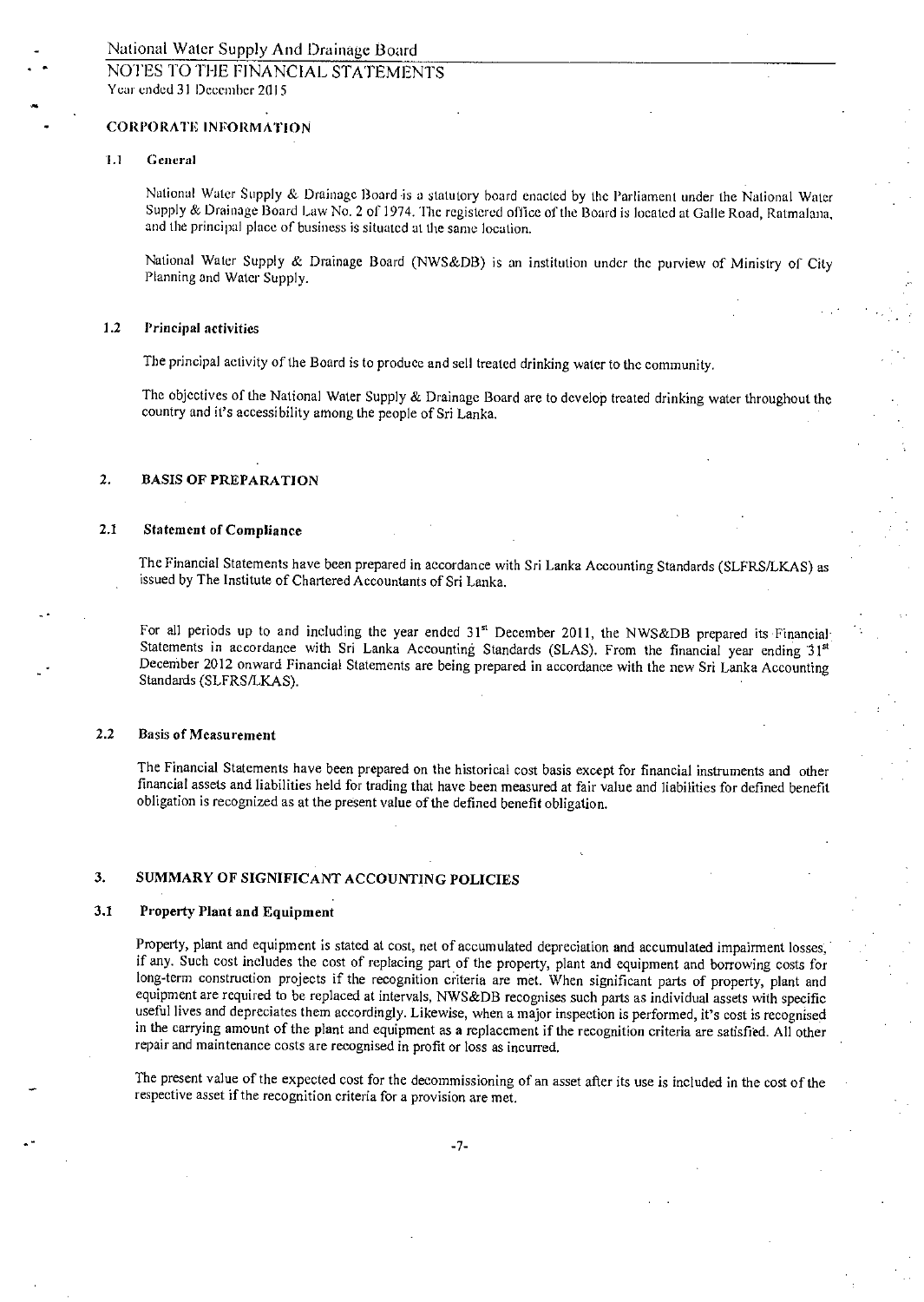### NOTES TO THE FINANCIAL STATEMENTS Year ended 31 December 2015

#### 3.1.1Depreciation

Depreciation is calculated on a straight-line basis over the estimated useful lives of the assets as follows:

| <b>Plant Property and Equipment</b>   | Rate            |
|---------------------------------------|-----------------|
| Building & Structures                 | $1.67\% - 2\%$  |
| Plant & equipment pumping treatment   | 5%              |
| Service & Bulk water meter            | 10%             |
| Transmission & Distribution:          | 1.67%           |
| Equipments                            | 10%             |
| Furniture & fittings                  | 10%             |
| Computers Peripherals & Mobile Phones | $20\% - 33.3\%$ |
| Motor Vehicles                        | $10\% - 20\%$   |
| Lease hold Vehicles                   | 14.3%           |

#### 3.1.2 Investment Property

When the use of a property changes from owner-occupied to another party is classified as Investment Property and the Investment Property is measured at cost less accumulated depreciation.

#### 3.1.3 Capital Work In Progress

Capital expenses incurred during the year, which are not capitalized as at the reporting date are shown as capital work in progress, whilst the capital assets which have been capitalized during the year and put to use have been transferred to Property Plant & Equipment.

#### 3.1.4 Leases

The determination of whether an arrangement is, or contains, a lease is based on the substance of the arrangement at the inception date, whether fulfillment of the arrangement is dependent on the use of a specific asset or the arrangement conveys a right to use the asset, even if that right is not explicitly specified in an arrangement.

#### 3.1.5 Intangible Assets

Intangible assets acquired separately are measured on initial recognition at cost. Following initial recognition, intangible assets are carried at cost less accumulated amortization and accumulated impairment losses, if any. Internally generated intangible assets, excluding capitalized development costs, are not capitalized and expenditure is reflected in the income statement in the year in which the expenditure is incurred.

#### 3.1.6 Research and development costs

Research costs are expensed as incurred. Development expenditures on an individual project are recognized as an intangible asset when NWS&DB can demonstrate:

- The technical feasibility of completing the intangible asset so that the asset will be available for use or sale
- Its intention to complete and its ability to use or sell the asset
- How the asset will generate future economic benefits
- The availability of resources to complete the asset
- The ability to measure reliably the expenditure during development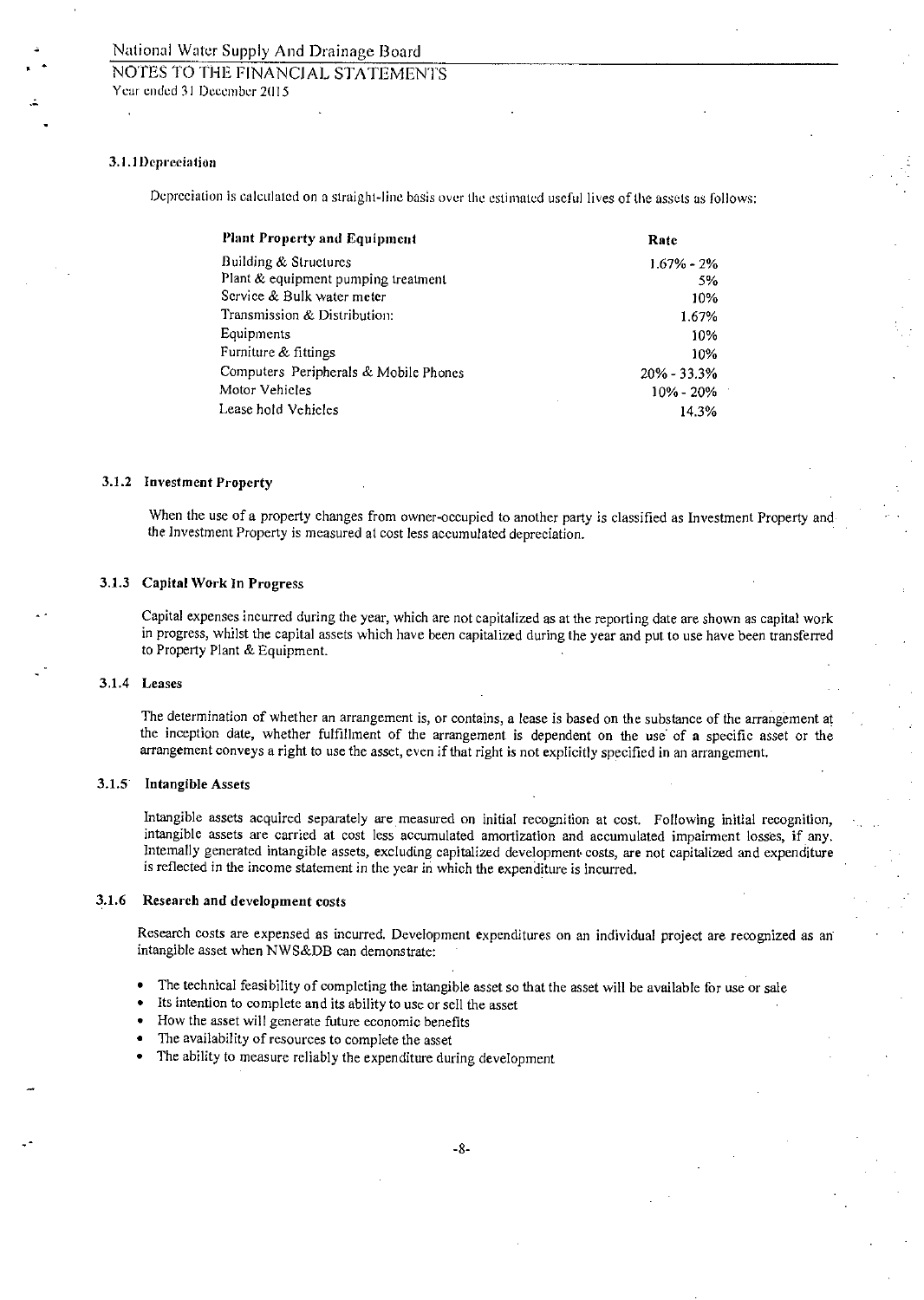#### NOTES TO THE FINANCIAL STATEMENTS Year ended 31 December 2015

Following initial recognition of the development expenditure as an asset, the asset is carried at cost less any accumulated amortization and accumulated impairment losses. Amortization of the asset begins when development is completed and the asset is available for use. It is amortized over the period of expected future benefit. During the period of development, the asset is tested for impairment annually.

#### 3.1.7 Impairment of Non-Financial Assets

The NWS&DB assesses at each reporting date whether there is an indication that an asset may be impaired. If any indication exists, or when annual impairment testing for an asset is required, the NWS&DB estimates the asset's recoverable amount. An asset's recoverable amount is the higher of an asset's or cash-generating units (CGU) fair value less costs to sell and its value in use and is determined for an individual asset, unless the asset does not generate cash inflows that are largely independent of those from other assets or groups of assets. Where the carrying amount of an asset or COU exceeds its recoverable amount, the asset is considered impaired and is written down to its recoverable amount. In assessing value in use, the estimated future cash flows are discounted to their present value using a pre-tax discount rate that reflects current market assessments of the time value of money and the risks specific to the asset. In determining fair value less costs to sell, recent market transactions are taken into account, if available. If no such transactions can be identified, an appropriate valuation model is used.

#### 3.2.1 Inventories

Inventories are valued at cost or net realizable value whichever is lower after making due allowance for obsolete and slow moving items which are valued at 'First In First Out' basis. Net realizable value is the estimated selling price in the ordinary course of business, less estimated costs of completion and the estimated costs necessary to make the sale.

#### Measurement of inventories

#### 3.2.2 Cost of Inventories

#### Raw Materials

Cost of purchases together with any incidental expenses.

#### Other Stocks

Cost is arrived at weighted average basis.

#### 3.3. Cash and Cash Equivalents

Cash and cash equivalents comprise cash in hand and bank balances and short term investment, net of outstanding bank overdrafts if any

#### 4. LIABILITIES, PROVISIONS AND EQUITY.

#### 4.1. Retirement Benefit Obligation

#### 4.1.1 Retirement Benefit Obligations (LKAS 19)

#### a) Defined Benefit Plan — Gratuity

Provision has been made for retiring gratuity from the first year of service for all employees, in conformity with Sri Lanka Accounting Standard No. 19 (LKAS 19).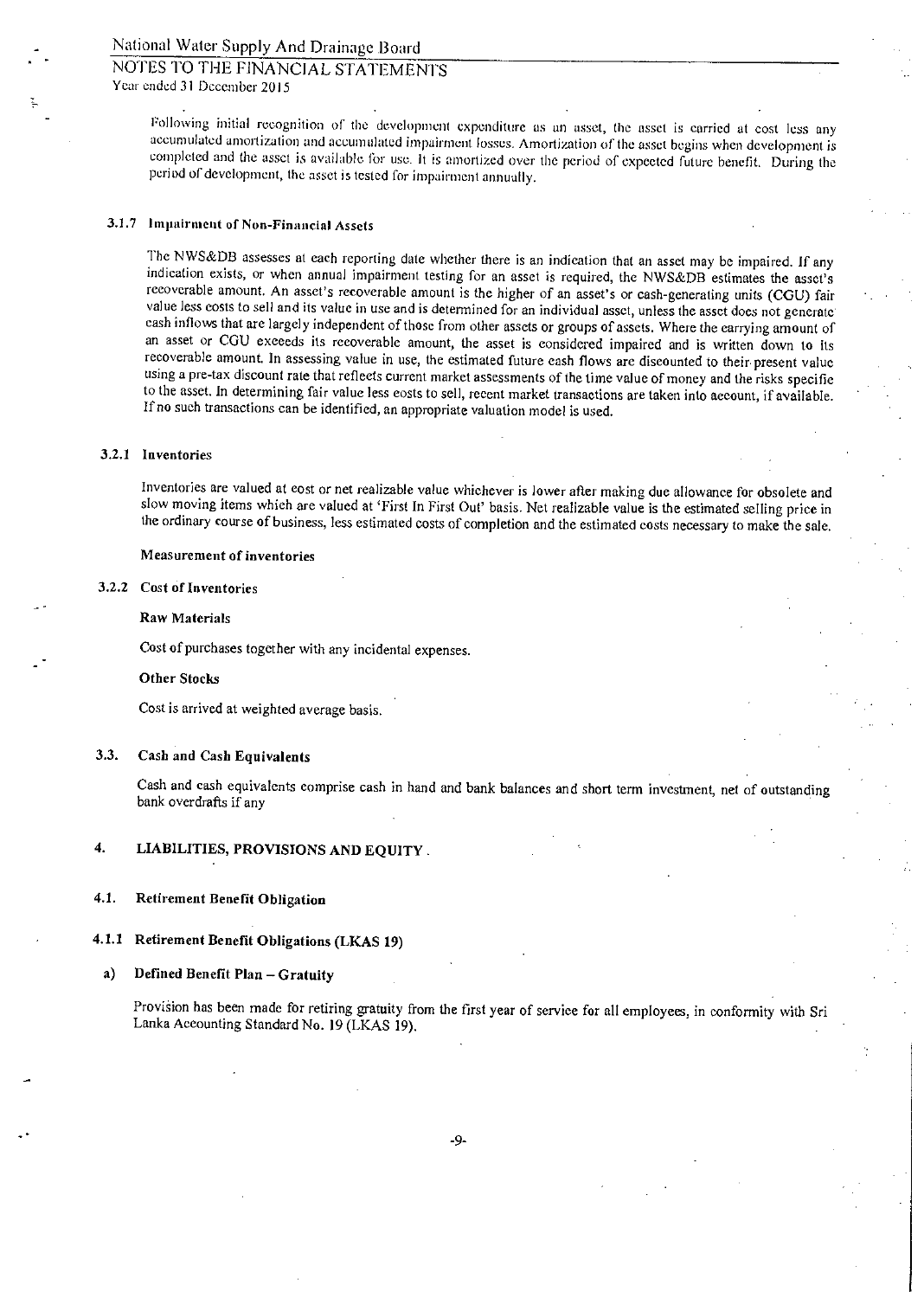Year ended 31 December 2015

#### U) Retirement Benefit Cost

NWSDB operates a defined benefit pension plan. The cost of providing benefits under the defined benefit plan is determined using the projected unit credit method, Actuarial gains and losses for the defined benefit plan are recognized in full in the period in which they occur in other comprehensive income. Such actuarial gains and losses are also immediately recognized in retained earnings and are not reclassified to profit or loss in subsequent periods.

Unvested past service costs are recognized as an expense on a straight line basis over the average period until the benefits become vested. Past service costs are recognized immediately if the benefits have already vested immediately following the introduction of, or changes to, a pension plan.

The defined benefit asset or liability comprises the present value of the defined benefit obligation (using a discount rate based on high quality corporate bonds), less unrecognized past service costs and less the fair value of plan assets out of which the obligations are to be settled.

#### Defined Contribution Plans- EPF & ETF

Employees are eligible for Employees' Provident Fund Contributions and Employees' Trust Fund Contributions in line with respective Statutes and Regulations. The Board contributes 12% and 3% of gross emoluments of employees to EPF and ETF respectively.

#### 4.2 Provisions

#### General

Provisions are recognized when NWS&DB has a present obligation (legal or constructive) as a result of a past event, it is probable that an outflow of resources embodying economic benefits will be required to settle the obligation and a reliable estimate can be made of the amount of the obligation. When NWS&DB expects some or all of a provision to be reimbursed, for example, under an insurance contract, the reimbursement is recognized as a separate asset, but only when the reimbursement is virtually certain. The expense relating to a provision is presented in the income statement net of any reimbursement.

#### 4.3 Government Grants

Government grants are recognised where there is reasonable assurance that the grant will be received and all attached conditions will be complied with. When the grant relates to an expense item, it is recognised as income on a systematic basis over the periods that the costs, which it is intended to compensate, are expensed. When the grant relates to an asset, it is recognised as income in equal amounts over the expected useful life of the related asset.

When NWS&DB receives non-monetary grants, the asset and the grant are recorded at nominal amounts and released to profit or loss over the expected useful life in a pattern of consumption of the benefit of the underlying asset by equal annual installments. When loans or similar 'assistance are provided by governments or related institutions, with an interest rate below the current applicable market rate, the effect of this favorable interest is regarded as a government grant.

#### 5. INCOME STATEMENT

For the purpose of presentation of the Income Statement, the function of expenses method is adopted, as it represents fairly the elements of NWS&DB performance.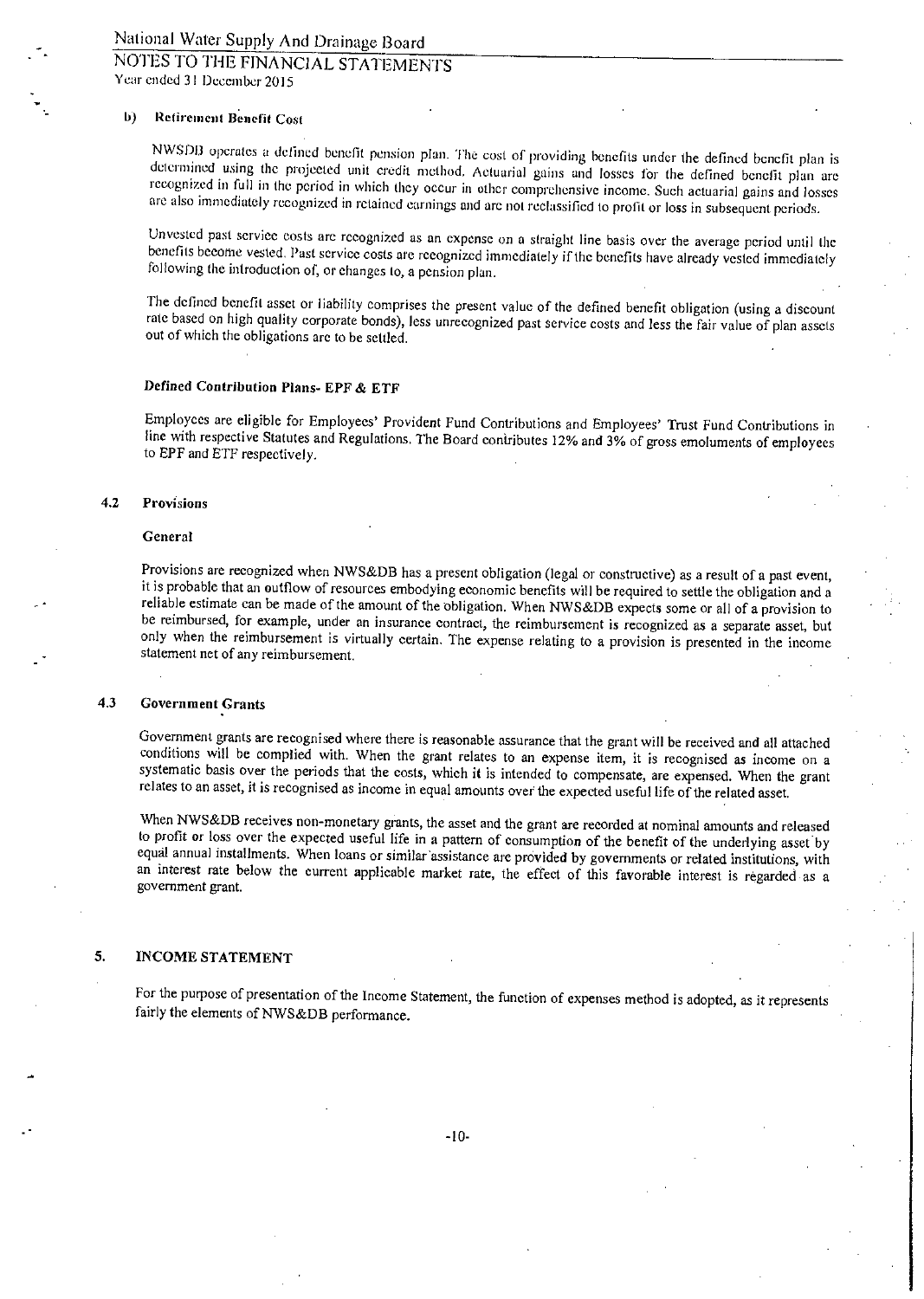### NOTES TO THE FINANCIAL STATEMENTS Year ended 31 December 2015

#### 5.1.1 Revenue Recognition

Revenue is recognised to the extent that it is probable that the economic benefits will flow to the NWS&DB and the revenue can be reliably measured, regardless of when the payment is being made. Revenue is measured at the fair value of the consideration received or receivable taking into account contractually defined terms of payment.

The following specific recognition criteria must also be met before revenue is recognized,

#### Sale of goods

Revenue from the sale of goods is recognised when the significant risks and rewards of ownership of the goods have passed to the buyer, usually on delivery of the goods.

#### Sale of Water

Revenue from sale of water is recognised according to the number of consumed unit within 30 days of time by the consumer, when the meters are read and when bills are processed within the system.

#### Other Income

Other income is recognised on an accrual basis.

#### Interest income

For all financial instruments measured at amortized cost and interest bearing financial assets classified as available for sale, interest income or expense is recorded using the effective interest rate (EIR), which is the rate that exactly discounts the estimated future cash payments or receipts through the expected life of the financial instrument or a shorter period, where appropriate, to the net carrying amount of the financial asset or liability. Interest income is included in finance income in the income statement.

#### **Rechargeable Works**

Revenue from fixed price construction contracts is recognized on **the** percentage of completion method, measured by the work done of the contract.

#### **5.1.2 Expenses**

All expenditures incurred in the running of the business have been charged to income in arriving at the profit for the year. Repairs and renewals are charged to profit and loss in the year in which the expenditure is incurred.

#### **5.2 Deferred tax**

Deferred tax is provided using the liability method on temporary differences between the tax bases of assets **and**  liabilities and their carrying amounts for financial reporting purposes at the reporting date. Deferred tax liabilities are recognised for all taxable temporary differences, except:

When the deferred tax liability arises from the initial recognition of goodwill or an asset or liability in a transaction that is not a business combination and, at **the** time of the transaction, affects neither the accounting profit nor taxable profit or loss.

Deferred tax assets are recognised for all deductible temporary differences, carry forward of unused tax credits **and**  unused tax losses, to the extent that it is probable that taxable profit will be available against which the deductible temporary differences, and the carry forward of unused tax credits and unused tax losses can be utilised, except:

When the deferred tax asset relating to the deductible temporary difference arises from the initial recognition of an asset or liability in a transaction that is not a business combination and, at the time of the transaction, affects neither the accounting profit nor taxable profit or loss.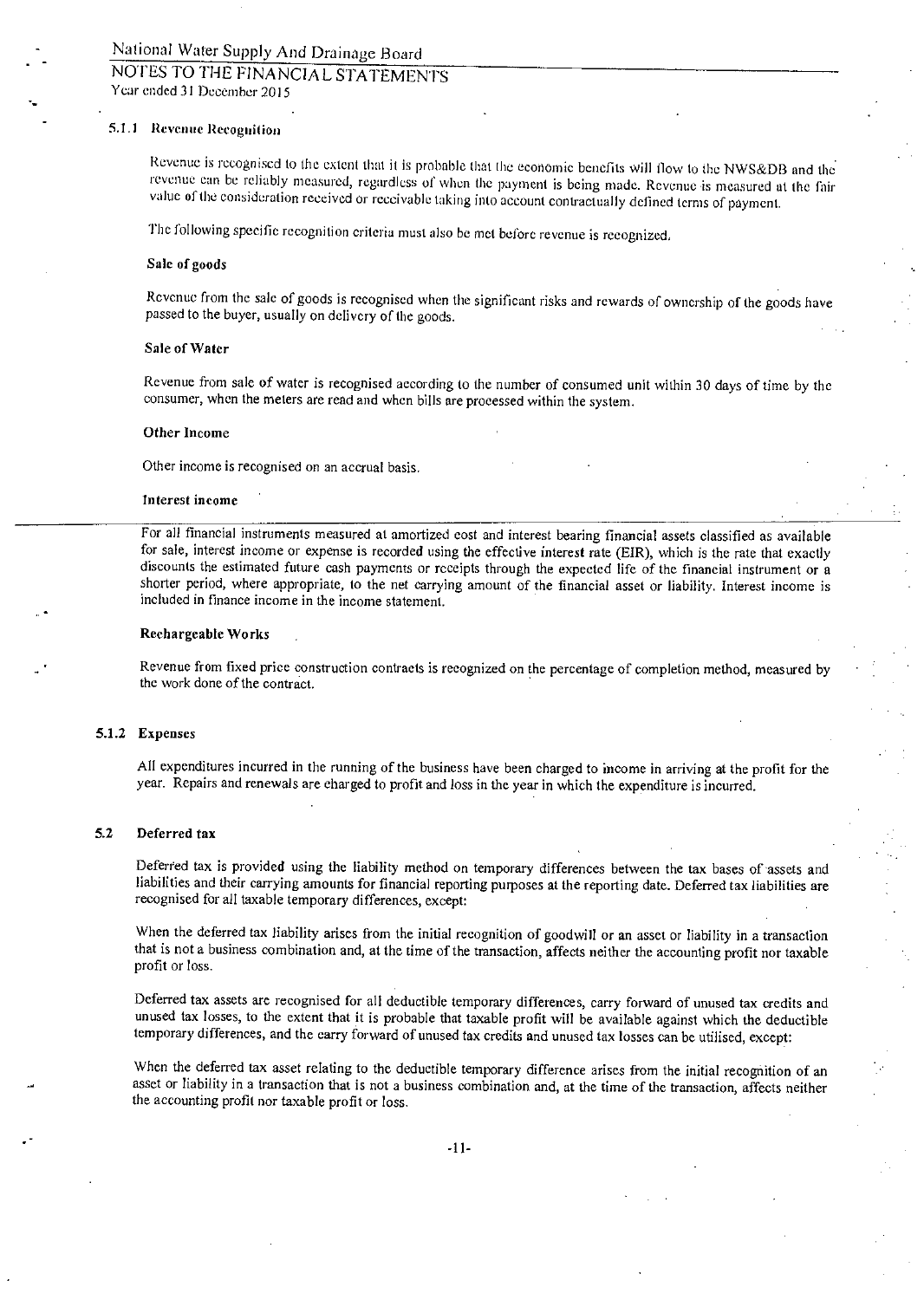In respect of deductible temporary differences associated with investments in subsidiaries, associates and interests in joint ventures, deferred tax assets are recognised only to the extent that it is probable that the temporary differences will reverse in the foreseeable future and taxable profit will be available against which the temporary differences can be utilized.

The carrying amount of deferred tax assets is reviewed at each reporting date and reduced to the extent that it is no longer probable that sufficient taxable profit will be available to allow all or part of the deferred tax asset to be utilised. Unrecognised deferred tax assets are reassessed at each reporting date and are recognised to the extent that it has become probable that future taxable profits will allow the deferred tax asset to be recovered. Deferred tax assets and liabilities are measured at the tax rates that are expected to apply in the year when the asset is realised or the liability is settled, based on tax rates (and tax laws) that have been enacted or substantively enacted at the reporting date.

Deferred tax relating to items recognised outside profit or loss is recognised outside profit or loss. Deferred tax items are recognised in correlation to the underlying transaction either in other comprehensive income or directly in equity. Deferred tax assets and deferred tax liabilities are offset if a legally enforceable right exists to set off current tax assets against current income tax liabilities and the deferred taxes relate to the same taxable entity and the same taxation authority.

#### 6. FINANCIAL INSTRUMENTS- INITIAL RECOGNITION AND SUBSEQUENT MEASUREMENT

#### 6.1 Financial asset

#### 6.1.1 Initial recognition and measurement

Financial assets within the scope of LKAS 39 are classified as financial assets at fair value through profit or loss, loans and receivables, held-to-maturity investments and available-for-sale financial assets, as appropriate and determine the classification of its financial assets at initial recognition.

All financial assets are recognized initially at fair value plus, in the case of assets not at fair value through profit or loss, directly attributable transaction costs.

The financial assets of NWS&DB include cash and short term investment, trade and other receivables, staff loans and other receivables.

#### 6.1.2 Subsequent measurement

The subsequent measurement of financial assets depends on their classification as follows

#### 6.1.2.1 Financial assets at fair value through profit or loss

Financial assets at fair value through profit or loss include financial assets held for trading and financial assets designated upon initial recognition at fair value through profit or loss. Financial assets are classified as held for trading if they are acquired for the purpose of selling or repurchasing in the near term. NWS&DB did not have any financial assets at fair value through profit or loss during the years ended 31 December 2015 and 2014.

#### 6.1.2:2 Loans and receivables

Loans and receivables are non-derivative financial assets with fixed or determinable payments that are not quoted in an active market. After initial measurement, such financial assets are subsequently measured at amortized cost using the effective interest rate method (EIR), less impairment. Amortized cost is calculated by taking into account any discount or premium on acquisition and fees or costs that are an integral part of the EIR. The EIR amortization is included in finance income in the income statement. The losses arising from impairment are recognized in the income statement in finance cost.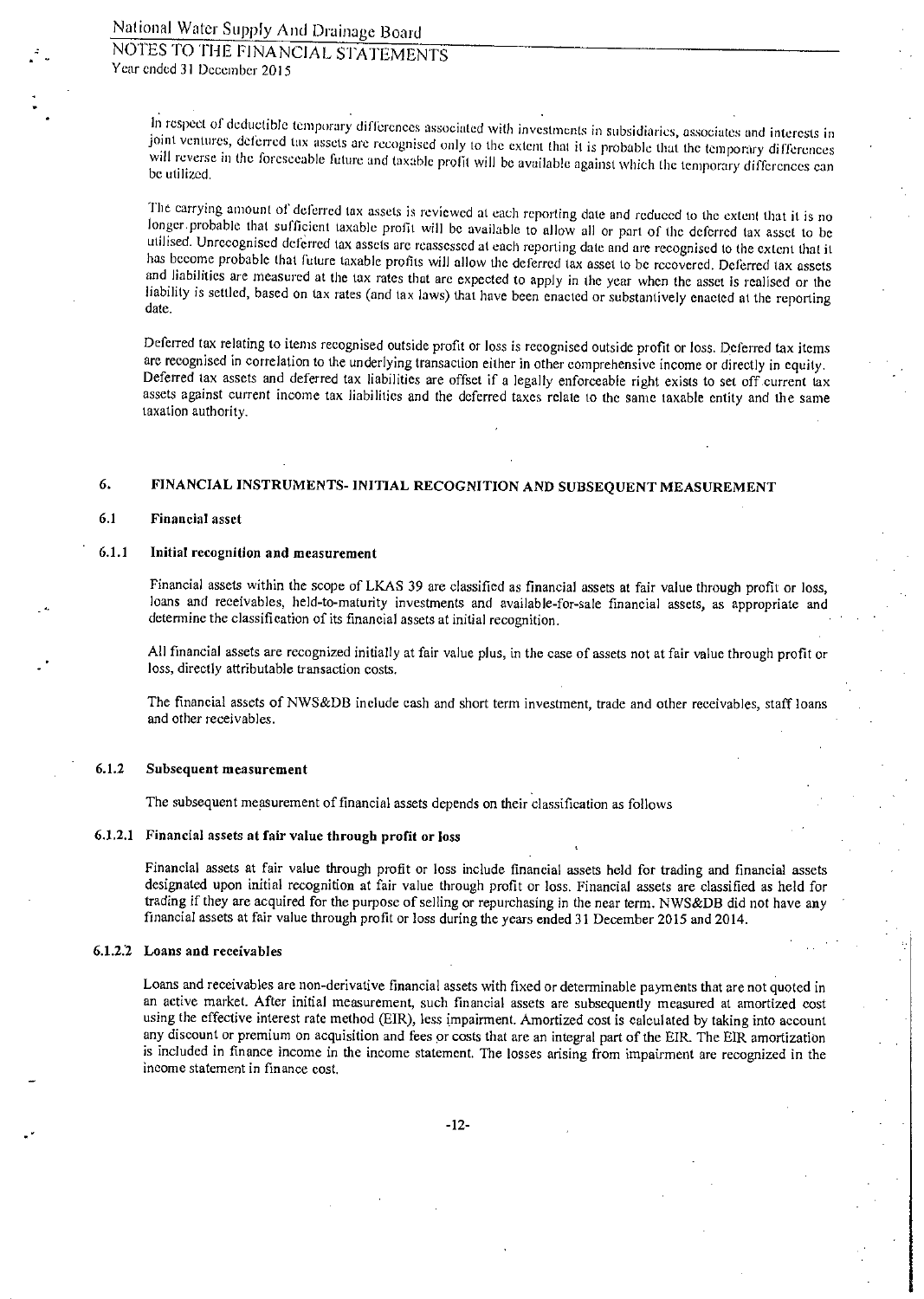#### NOTES TO THE FINANCIAL STATEMENTS Year ended 31 December 2015

### 6.1.2.3 Ile1d-to-maturity investments

Non-derivative financial assets with fixed or determinable payments and fixed maturities are classified as held tomaturity when the NWS&DB has the positive intention and ability to hold it to maturity. After initial measurement, held-to-maturity investments are measured at amortised cost using the effective interest method, less impairment. Amortised cost is calculated by taking into account any discount or premium on acquisition and fees or costs that are an integral part of the E1R. The ElR amortisation is included in finance income in the income statement. The losses arising from impairment are recognised as finance cost in the income statement in finance cost.

#### 6.1.2.4 Available-for-sale financial investments

Available-for-sale financial investments include equity and debt securities. Equity investments classified as available for- sale are those, which are neither classified as held for trading nor designated at fair value through profit or loss. Debt securities in this category are those which are intended to be held for an indefinite period of time and which may be sold in response to needs for liquidity or in response to changes in the market conditions.

After initial measurement, available-for-sale financial investments are subsequently measured at fair value with unrealized gains or losses recognised as other comprehensive income in the available-for-sale reserve until the investment is dereeognized. NWS&DB did not have any available for —sale financial investments during the years ended 31 December 2015 and 2014.

#### 6.1.2.5Derecognition

A financial asset (or, where applicable a part of a financial asset or part of a group of similar financial assets) is derecognized when,

- i) The rights to receive cash flows from the asset have expired
- ii) NWS&DB has transferred its rights to receive cash flows from the asset or has assumed an obligation to pay the received cash flows in full without material delay to a third party under a 'pass-through' arrangement; and either
	- (a) NWS&DB has transferred substantially all the risks and rewards of the asset, or (b) NWS&DB has neither transferred nor retained substantially all the risks and re
	- NWS&DB has neither transferred nor retained substantially all the risks and rewards of the asset, but has transferred control of the asset.

#### 6.1.2.6 Impairment of financial assets

The NWS&DB assesses at each reporting date whether there is any objective evidence that a financial asset or a group of financial assets is impaired. A financial asset or a group of financial assets is deemed to be impaired if, and only if, there is objective evidence of impairment as a result of one or more events that has occurred after the initial recognition of the asset and that loss event has an impact on the estimated future cash flows of the financial asset or the group of financial assets that can be reliably estimated.

Evidence of impairment may include indications that the debtors or a group of debtors is experiencing significant financial difficulty, default or delinquency, the probability that they will enter bankruptcy or other financial reorganization and where observable data indicate that there is a measurable decrease in the estimated future cash flows, such as changes in arrears or economic conditions that correlate with defaults.

#### 6.1.2.7 Financial assets carried at amortized cost

For financial assets carried at amortized cost, the NWS&DB first assesses whether objective evidence of impairment exists individually for financial assets that are individually significant, or collectively for financial assets that are not individually significant. If the NWS&DB determines that no objective evidence of impairment exists for an individually assessed financial asset, whether significant or not, it includes the asset in a group of financial assets with similar credit risk characteristics and collectively assesses them for impairment. Assets that are individually assessed for impairment and for which an impairment loss is, or continues to be, recognised are not included in a collective assessment of impairment.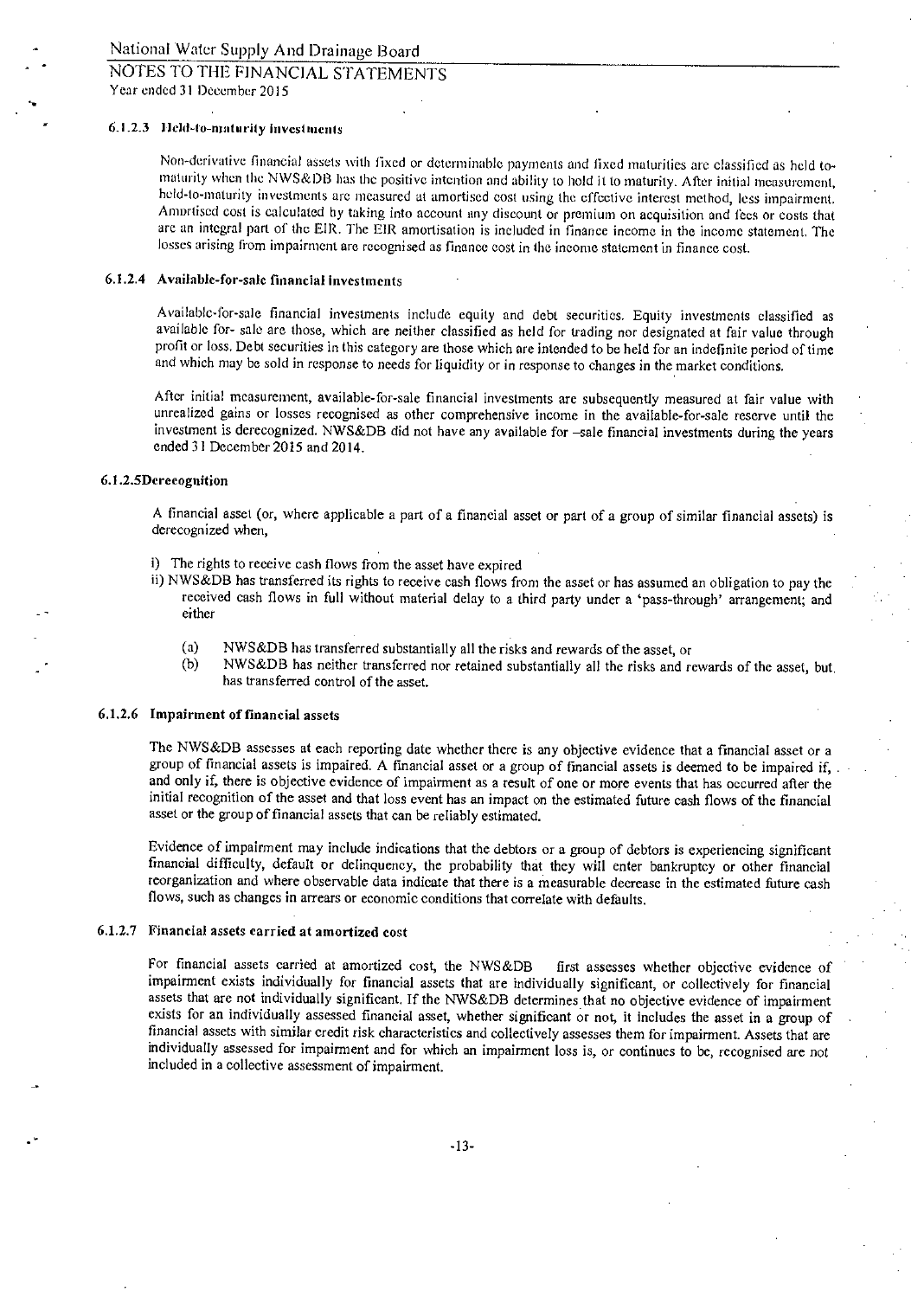#### $\frac{1}{2}$  Water Supply And Dramage  $\frac{1}{2}$ National STATEMENT FINANCIAL STATEMENT

If the impairment loss has been incurred, the antimated future cash hows the dought  $\alpha$  between the assets carrying and the present value of the estimated future cash flows (excluding  $\alpha$ ) future is  $\frac{1}{2}$  have not assets carrying  $\frac{1}{2}$  and here incurred). The present value of the estimated function  $\frac{1}{2}$  and  $\frac{1}{2}$  and  $\frac{1}{2}$  and  $\frac{1}{2}$  and  $\frac{1}{2}$  and  $\frac{1}{2}$  and  $\frac{1}{2}$  and  $\frac{$ invertise between the assets onlying amount and the present value of estimated future easil flows (excluding<br>future expected eredit losses that have not yet been incurred). The present value of the estimated future eash fl The NWS&DB performed specific impairment for each debtor categories during the year 2015 Year ended 31 December 2015<br>If there is objective evidence that an impairment loss has been incurred, the amount of the loss is measured as the<br>If there is objective evidence that an impairment loss has been incurred, the

## 6.2

Financial Liabilities<br>Initial recognition and measurement<br>Financial liabilities within the scope of LKAS 39 are classified as financial liabilities at fair value through profit or<br>Financial liabilities within the scope of  $\Delta W$  is a recognised in the recognised initially at fair value and,  $\Delta W$  is  $\Delta R$  in the case of loans and both  $\Delta R$  is financial habitudes in the case of loans and both  $\Delta R$  is an order of loans and borrowing and  $\Delta$ and the initial costs. This is included costs. In the costs in  $\mathcal{L}$  is final linear transaction costs. In the set Initial recognition and measurement Financial liabilities at language, as appropriate.  $\mu$ , at a mortised cost, or as determining as hedging instruments in an effective headquarter.  $\frac{1}{2}$  determines the cost, of a substitution of its financial numbers.

other payables.

#### Subsequent measurement

 $\mathcal{L}_{\text{out}}$  of financial liabilities is at amortised cost.

Derecognition and the obligation under the liability is discharged or cancelled or cancelled or expires.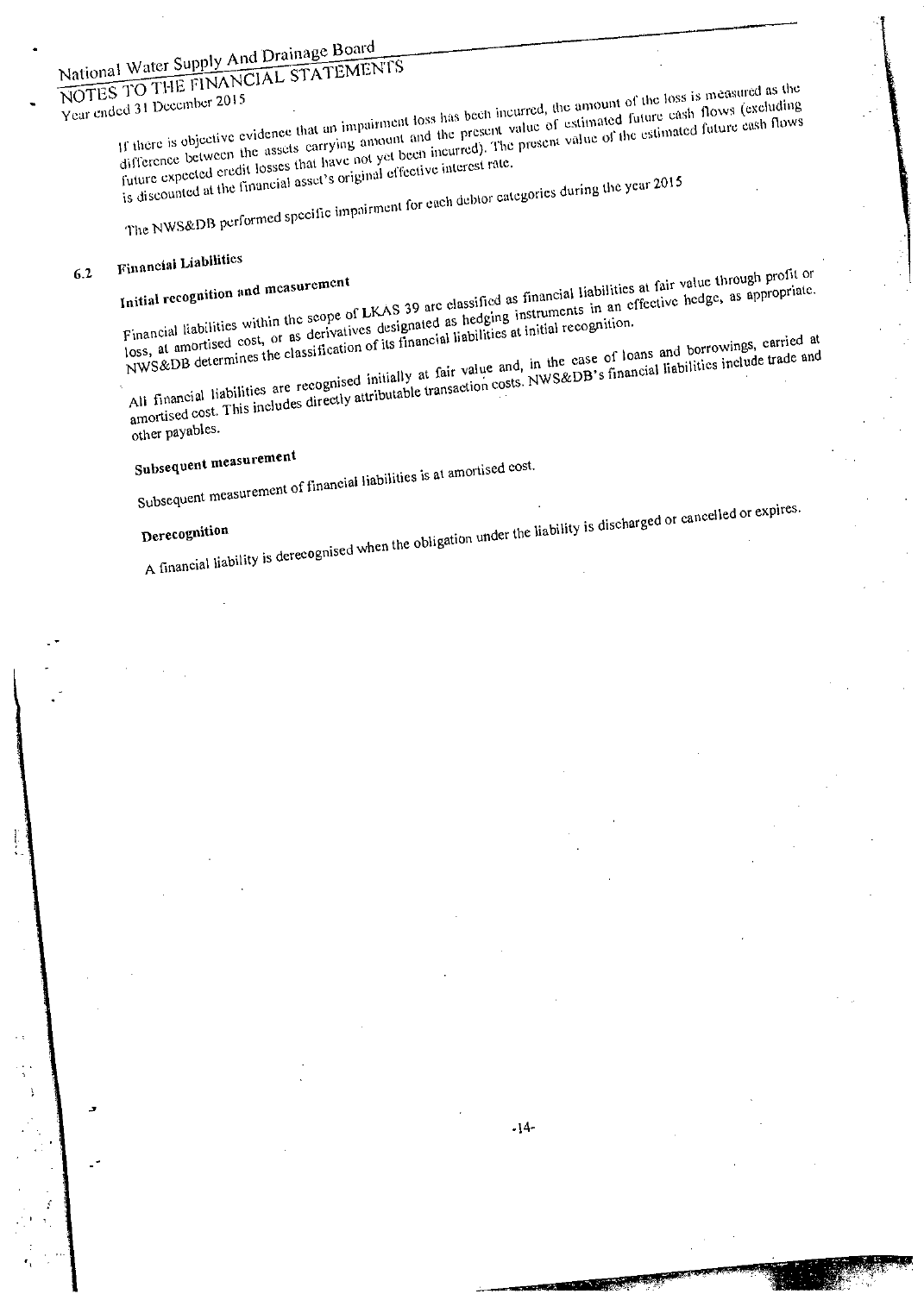## **NOTES TO THE FINANCIAL STATEMENTS**

Year ended 31 December 2015

|    |                                               |     | 2015               | 2014            |
|----|-----------------------------------------------|-----|--------------------|-----------------|
|    |                                               |     | Rs.                | Rs.             |
| 7. | <b>REVENUE</b>                                |     |                    |                 |
|    | Metered Sales                                 |     | 18,102,363,486     | 17,190,548,690  |
|    | <b>Bulk Sales</b>                             |     | 204,211,966        | 186,952,902     |
|    | <b>Bowser Supply</b>                          |     | 66,967,315         | 69,515,149      |
|    | Income from main operations                   | 7.1 | 1,210,478,603      | 1,263,032,939   |
|    |                                               |     | 19,584,021,370     | 18,710,049,680  |
|    | 7.1 Income from main operations               |     |                    |                 |
|    | Income related to New connection              |     | 1,430,997,587      | 1,261,020,050   |
|    | Expense related to New connection             |     | (975, 190, 105)    | (895, 759, 712) |
|    | Income related to other main operations       |     | <u>754,671,121</u> | 897,772,600     |
|    |                                               |     | 1,210,478,603      | 1,263,032,939   |
| 8. | <b>COST OF SALES</b>                          |     |                    |                 |
|    | Personnel Cost                                |     |                    |                 |
|    | Pumping Cost                                  |     | 5,824,762,465      | 4,631,740,022   |
|    | Chemicals                                     |     | 3,511,913,535      | 3,801,834,059   |
|    | Repairs & Maintenance                         |     | 601,539,437        | 630,582,551     |
|    | <b>Establishment Expenses</b>                 |     | 1,046,395,799      | 955,992,424     |
|    | Rent, Rates, Taxes, Security & Other Expenses |     | 432,157,560        | 430,648,961     |
|    | Rebates                                       |     | 782,394,641        | 734,500,154     |
|    |                                               |     | 115,790,669        | 140,531,301     |
|    |                                               |     | 12,314,954,106     | 11,325,829,471  |
| 9. | OTHER OPERATING INCOME                        |     |                    |                 |
|    | Capital Recovery Charges                      |     | 668,431,101        | 616,231,430     |
|    | Other Income                                  | 9.1 | 960,860,177        | 726,471,076     |
|    | Staff loan benefit                            |     | 36,617,319         | 47,364,054      |
|    |                                               |     | 1,665,908,597      | 1,390,066,559   |
|    | 9.1 Other Income                              |     |                    |                 |
|    | Incom related to other operations             |     | 1,037,111,108      | 784,443,122     |
|    | Expenses related to other operations          |     | (76, 250, 931)     | (57, 972, 046)  |
|    |                                               |     | 960,860,177        | 726,471,076     |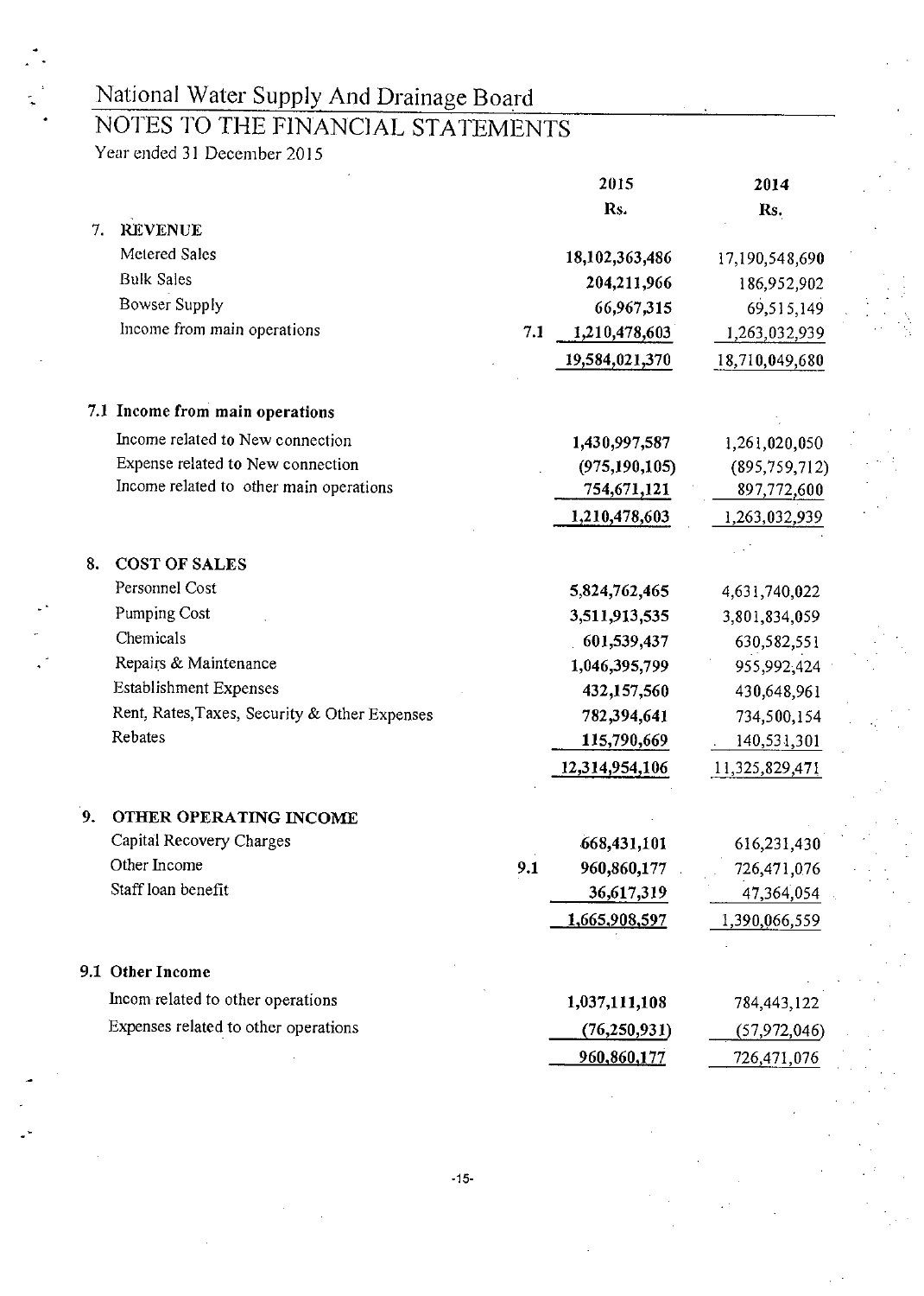| National Water Supply And Drainage Board            |      |                 |                    |
|-----------------------------------------------------|------|-----------------|--------------------|
| NOTES TO THE FINANCIAL STATEMENTS                   |      |                 |                    |
| Year ended 31 December 2015                         |      |                 |                    |
|                                                     |      | 2015<br>Rs.     | 2014<br>Rs.        |
| 10.<br><b>ADMINISTRATIVE EXPENSES</b>               |      |                 |                    |
| Repairs & Maintenence                               |      | 179,200,602     | 153,728,144        |
| <b>Establishment Expenses</b>                       |      | 586,981,952     | 524,384,794        |
| Rent, Rates, Taxes, Security & Other Expenses       |      | 257,943,106     | 241, 181, 755      |
| Staff Cost                                          | 10.1 | 5,310,276,758   | 3,035,000,857      |
| Depriciation                                        | 10.2 | 2,237,159,613   | 2,031,036,338      |
|                                                     |      | 8,571,562,031   | 5,985,331,888      |
| 10.1 Staff cost                                     |      |                 |                    |
| <b>Staff Cost</b>                                   |      | 36,617,319      | 47,364,054         |
| Personnel Cost                                      |      | 5,273,659,439   | 2,987,636,803      |
|                                                     |      | 5,310,276,758   | 3,035,000,857      |
| 10.2 Depreciation                                   |      |                 |                    |
| Building and structure                              |      | 757,296,729     | 677,626,798        |
| Plant & Machinery                                   |      | 868,713,608     | 776,691,309        |
| Equipments                                          |      | 1,113,242,306   | 1,030,041,202      |
| Furniture and Fittings                              |      | 32,019,269      | 27,845,827         |
| Computers & Periparels                              |      | 69,851,973      | 56,320,228         |
| Motor Vehicles                                      |      | 123,838,138     | 161,910,646        |
|                                                     |      | 2,964,962,022   | 2,730,436,009      |
| Less: Depn. for Grant funded Assets                 |      | (773, 396, 579) | (699, 105, 182)    |
| Less: Depn. for Rechargable funded Assets           |      | (2,547,097)     | (588, 330)         |
| Add: Amortization of leased Assets                  |      | 47,847,426      |                    |
| Add: Amortization of Intangible Assets              |      | 293,841         | 293,841            |
|                                                     |      | 2,237,159,613   | 2,031,036,338      |
| OTHER OPERATING EXPENSES<br>$\cdot$ 11.             |      |                 |                    |
| Bad & Doubtful Debts                                |      | 90,254,064      | 83,294,669         |
| Provision for Irrecoverable Staff Loans             |      | 2,537,470       | 3,616,235          |
| Provision for Obsolete Stock                        |      | (20, 344, 015)  | 20,322,832         |
| Retiring Gratuity                                   |      |                 |                    |
|                                                     |      | 391,422,596     | <u>227,136,696</u> |
|                                                     |      | 463,870,115     | 334,370,432        |
| <b>FINANCE INCOME</b><br>12.                        |      |                 |                    |
| Investment Income                                   |      | 1,186,119,227   | 213,239,303        |
|                                                     |      | 1,186,119,227   | 213,239,303        |
| 13. FINANCE COST                                    |      |                 |                    |
| Interest On Loans                                   |      | 137,722,880     | 2,352,782,069      |
| Less: Capitalised Interest on Construction Projects |      | (135,986,035)   | (1, 110, 251, 908) |
|                                                     |      | 1,736,845       | 1,242,530,161      |
| <b>TAXATION</b><br>14.                              |      |                 |                    |
| Economic Service Charge                             |      | 53,881,978      | 53,113,301         |
|                                                     |      | 53,881,978      | 53,113,301         |

 $\frac{1}{2}$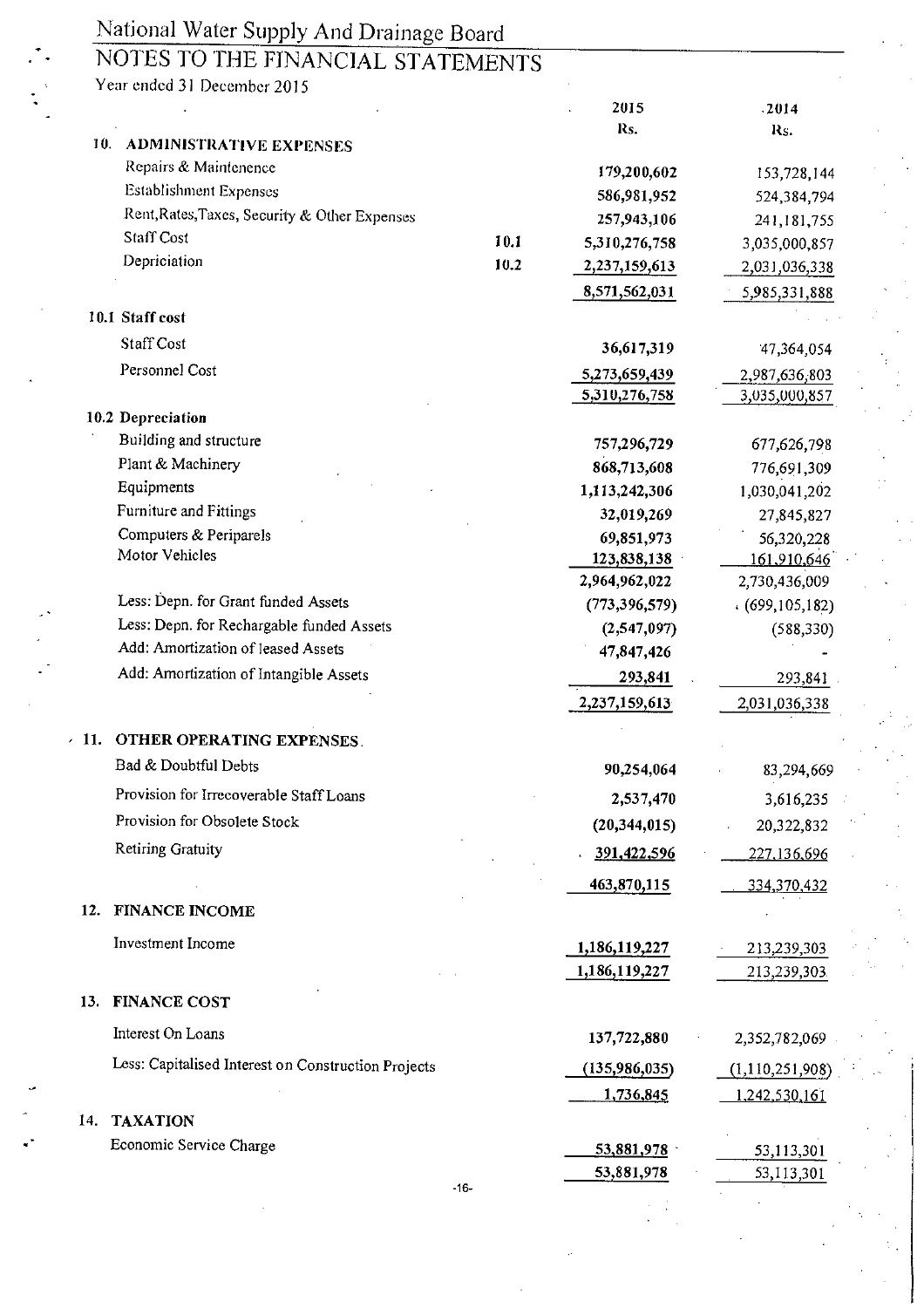## NOTES TO THE FINANCIAL STATEMENTS

• Year ended 31 December 2015

## **15. PROPERTY, PLANT AND EQUIPMENT**

| <b>15.1 Gross Carrying Amounts</b>       | <b>Restated Balance</b><br>As at<br>01.01.2015 | <b>Additions after</b><br><b>Adjustments</b> | Transfers   | <b>Balance</b><br>As at<br>31.12.2015 |
|------------------------------------------|------------------------------------------------|----------------------------------------------|-------------|---------------------------------------|
| Cost                                     | Rs.                                            | Rs.                                          | Rs.         | Rs.                                   |
| <b>Freehold Assets</b>                   |                                                |                                              |             |                                       |
| Land Freehold                            | 7,515,738,064                                  | 856,135,914                                  | 47,006,600  | 8,324,867,378                         |
| Land Leasehold                           | 587,058,964                                    | 154,435,137                                  | 151,503,750 | 589,990,351                           |
| Infrastructure                           | 3,874,089,439                                  | 1,481,307,175                                | 7,961,115   | 5,347,435,498                         |
| Building - Freehold                      | 7,710,219,053                                  | 2,098,627,830                                | 43,315,725  | 9,765,531,157                         |
| Structures                               | 28,397,282,289                                 | 9,784,687,867                                | 35,002,893  | 38,146,967,263                        |
| Plant & eq: pumping treatment            | 15,931,502,627                                 | 7,892,745,110                                | 35,953,197  | 23,788,294,540                        |
| Service meter                            | 5,421,254                                      | 13,303,000                                   |             | 18,724,254                            |
| Bulk water meter                         | 183,087,670                                    | 272, 241, 325                                | 568,903     | 454,760,093                           |
| Transmission & Dist:                     | 53,844,138,461                                 | 9,868,061,994                                | 13,801,957  | 63,698,398,498                        |
| Mobile Eq:                               | 326,423,458                                    | 54,205,284                                   | 6,057,875   | 374,570,868                           |
| Survey Eq:                               | 21,006,232                                     | 4,406,700                                    |             | 25,412,931                            |
| Laboratory                               | 344,555,328                                    | 162, 142, 746                                | 8,462,789   | 498,235,285                           |
| Other Equipment                          | 1,167,645,710                                  | 294,555,664                                  | 23,620,042  | 1,438,581,332                         |
| Furniture & fittings-computer            | 321,603,481                                    | 76,806,516                                   | 7,640,535   | 390,769,462                           |
| Computers & Periparels                   | 326,050,455                                    | 85,711,057                                   | 3,717,663   | 408,043,848                           |
| Motor vehicles cars                      | 124,093,940                                    | 27,325,732                                   | (6,188,894) | 157,608,566                           |
| Van busses & jeeps                       | 356,783,163                                    | 29,034,053                                   | 14,541,200  | 371,276,016                           |
| Lorries & trucks                         | 1,258,135,852                                  | 202,326,281                                  | 55,603,376  | 1,404,858,756                         |
| Tractors & trailers                      | 59,403,460                                     | 25,291,286                                   | 1,643,000   | 83,051,746                            |
| Water bowsers, Heavy veh:                | 729,526,679                                    | 187,435,369                                  | 11,720,000  | 905,242,049                           |
| Motor cycles                             | 16,129,607                                     | 3,099,500                                    | 225,000     | 19,004,107                            |
| Three Weeelers                           | 1,338,240                                      | 449,380                                      |             | 1,787,620                             |
| Lease hold Vehicles                      | 22,671,376                                     | 23,180,000                                   | 16,876,376  | 28,975,000                            |
| <b>Total Value of Depreciable Assets</b> | 123, 123, 904, 802                             | 33,597,514,918                               | 479,033,102 | 156,242,386,618                       |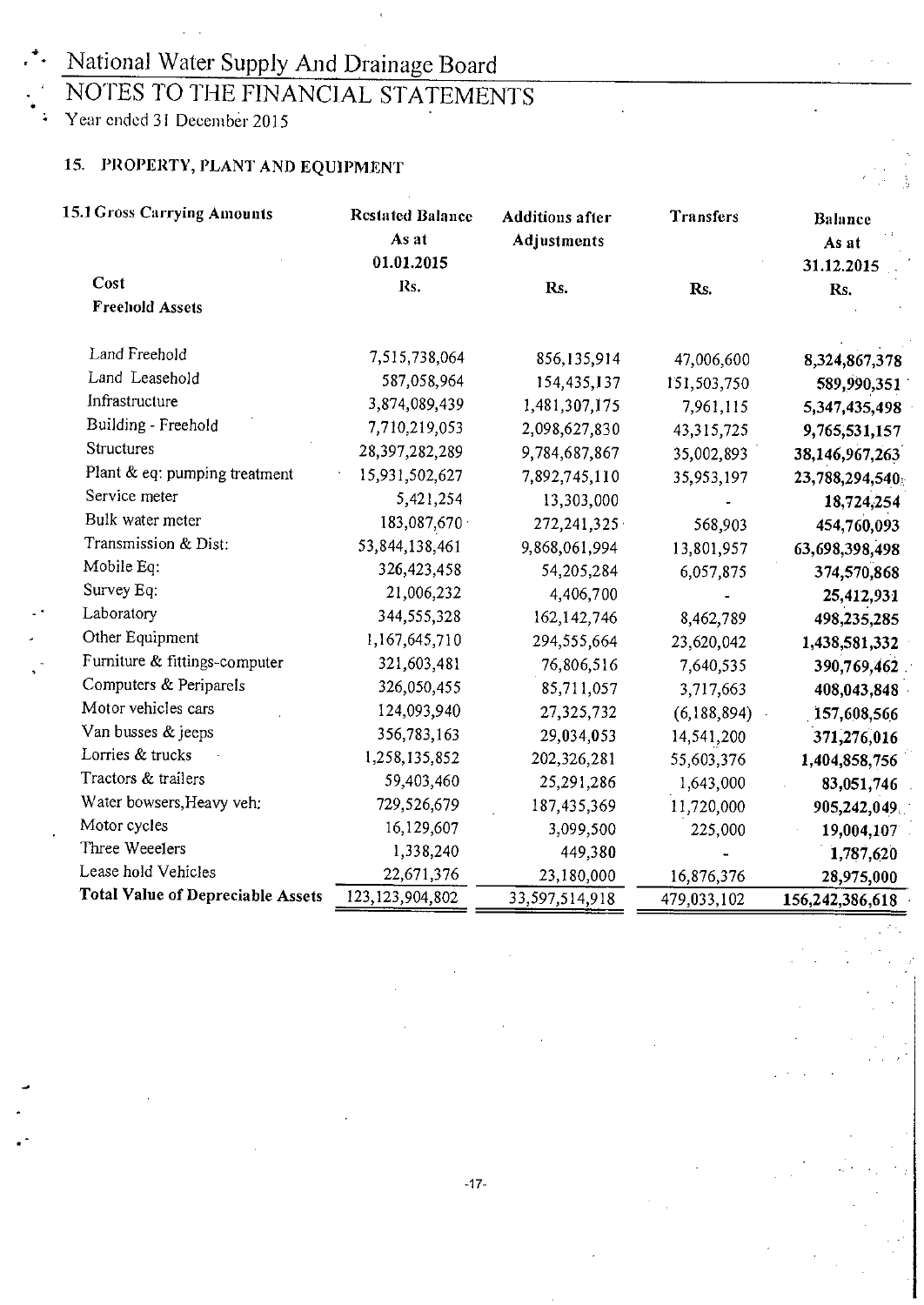### NOTES TO THE FINANCIAL STATEMENTS

Year ended 31 December 2015

v..

4.

| 15.2 | Depreciation                  | <b>Restated Balance</b><br>As at<br>01.01.2015<br>Rs. | <b>Charge</b><br>for the<br>Period<br>Rs. | <b>Adjustments</b><br>Rs. | <b>Balance</b><br>As at<br>31.12.2015<br>Rs. |  |
|------|-------------------------------|-------------------------------------------------------|-------------------------------------------|---------------------------|----------------------------------------------|--|
|      | Depreciation                  |                                                       |                                           |                           |                                              |  |
|      | <b>Freehold Assets</b>        |                                                       |                                           |                           |                                              |  |
|      | Land Freehold                 |                                                       |                                           |                           |                                              |  |
|      | Land Leasehold                |                                                       |                                           |                           |                                              |  |
|      | Infrastructure                | 377,631,290                                           | 84,765,846                                |                           | 462,397,136                                  |  |
|      | Building - Freehold           | 791,454,475                                           | 163,132,851                               |                           | 954,587,326                                  |  |
|      | <b>Structures</b>             | 2,342,256,378                                         | 509,398,032                               |                           | 2,851,654,410                                |  |
|      | Plant & eq: pumping treatment | 3,522,626,954                                         | 844,890,746                               |                           | 4,367,517,700                                |  |
|      | Service meter                 | 1,771,618                                             | 756,204                                   |                           | 2,527,821                                    |  |
|      | Bulk water meter              | 73,996,461                                            | 23,066,658                                |                           | 97,063,120                                   |  |
|      | Transmission & Dist:          | 4,010,101,694                                         | 918,171,917                               |                           | 4,928,273,611                                |  |
|      | Mobile Eq:                    | 105,905,257                                           | 31,842,025                                |                           | 137,747,282                                  |  |
|      | Survey Eq:                    | 2,264,072                                             | 2,310,367                                 |                           | 4,574,440                                    |  |
|      | Laboratory                    | 162,541,995                                           | 38,162,464                                |                           | 200,704,459                                  |  |
|      | Other Equipment               | 398,794,127                                           | 122,755,532                               |                           | 521,549,659                                  |  |
|      | Furniture & fittings-computer | 156,214,675                                           | 32,019,269                                |                           | 188,233,944                                  |  |
|      | Computers & Periparels        | 209,548,698                                           | 69,851,973                                |                           | 279,400,671                                  |  |
|      | Motor vehicles cars           | 111,975,393                                           | 6,944,565                                 | (760, 760)                | 118,159,199                                  |  |
|      | Van busses & jeeps            | 337,619,756                                           | 5,364,287                                 | (59, 375)                 | 342,924,667                                  |  |
|      | Lorries & trucks              | 276,640,606                                           | 61,952,627                                | 415,551                   | 339,008,784                                  |  |
|      | Tractors & trailers           | 43,627,030                                            | 6,523,753                                 |                           | 50,150,782                                   |  |
|      | Water bowsers, Heavy veh:     | 152,959,643                                           | 37,185,360                                | (108, 789)                | 190,036,214                                  |  |
|      | Motor cycles                  | 6,743,304                                             | 1,524,396                                 |                           | 8,267,700                                    |  |
|      | Three Wheelers                | 463,462                                               | 147,972                                   |                           | 611,434                                      |  |
|      | Lease hold Vehicles           | 17,709,462                                            | 4,195,178                                 |                           | 21,904,640                                   |  |
|      |                               |                                                       |                                           |                           |                                              |  |
|      |                               | 13,102,846,351                                        | 2,964,962,022                             | (513, 373)                | 16,067,294,999                               |  |

 $\ddot{\phantom{0}}$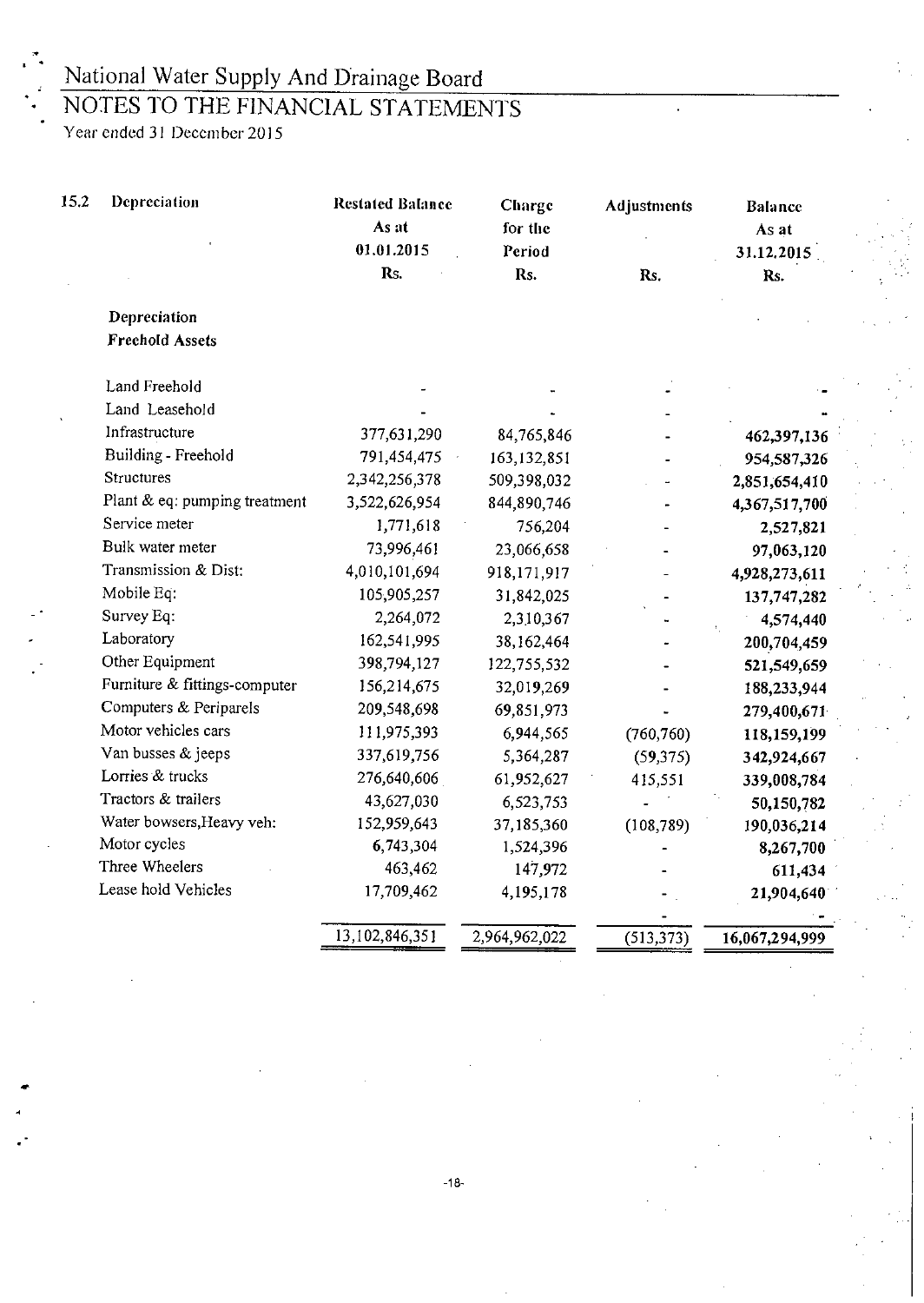### NOTES TO THE FINANCIAL STATEMENTS

Year ended 31 December 2015

**410** 

**IS. PROPERTY, PLANT AND EQUIPMENT (Contd.-)** 

| <b>Net Book Values</b><br>15.3                       | 2015            | 2014            |
|------------------------------------------------------|-----------------|-----------------|
|                                                      | Rs.             | Rs.             |
| At Cost                                              |                 |                 |
| Land Freehold                                        | 8,324,867,378   | 7,515,738,064   |
| Land Leasehold                                       | 589,990,351     | 587,058,964     |
| Infrastructure                                       | 4,885,038,362   | 3,496,458,149   |
| Building - Freehold                                  | 8,810,943,831   | 6,918,764,577   |
| <b>Structures</b>                                    | 35,295,312,853  | 26,055,025,911  |
| Plant & Eq: pumping treatment                        | 19,420,776,840  | 12,408,875,672  |
| Service meter                                        | 16,196,433      | 3,649,636       |
| Bulk water meter                                     | 357,696,973     | 109,091,209     |
| Transmission & Dist:                                 | 58,770,124,887  | 49,834,036,767  |
| Mobile Eq:                                           | 236,823,586     | 220,518,201     |
| Survey Eq:                                           | 20,838,492      | 18,742,160      |
| Laboratory                                           | 297,530,826     | 182,013,333     |
| Other Equipment                                      | 917,031,673     | 768,851,584     |
| Furniture & fittings-computer                        | 202,535,518     | 165,388,805     |
| Computers & Periparels                               | 128,643,177     | 116,501,756     |
| Motor vehicles cars                                  | 39,449,368      | 12,118,547      |
| Van busses & jeeps                                   | 28,351,348      | 19,163,407      |
| Lorries & trucks                                     | 1,065,849,972   | 981,495,246     |
| Tractors & trailers                                  | 32,900,964      | 15,776,430      |
| Water bowsers, Heavy veh:                            | 715,205,835     | 576,567,037     |
| Motor cycles                                         | 10,736,407      | 9,386,303       |
| Three Wheelers                                       | 1,176,186       | 874,778         |
| Lease hold Vehicles                                  | 7,070,360       | 4,961,914       |
| Total Carrying Amount of Property, Plant & Equipment | 140,175,091,619 | 110,021,058,452 |

-19-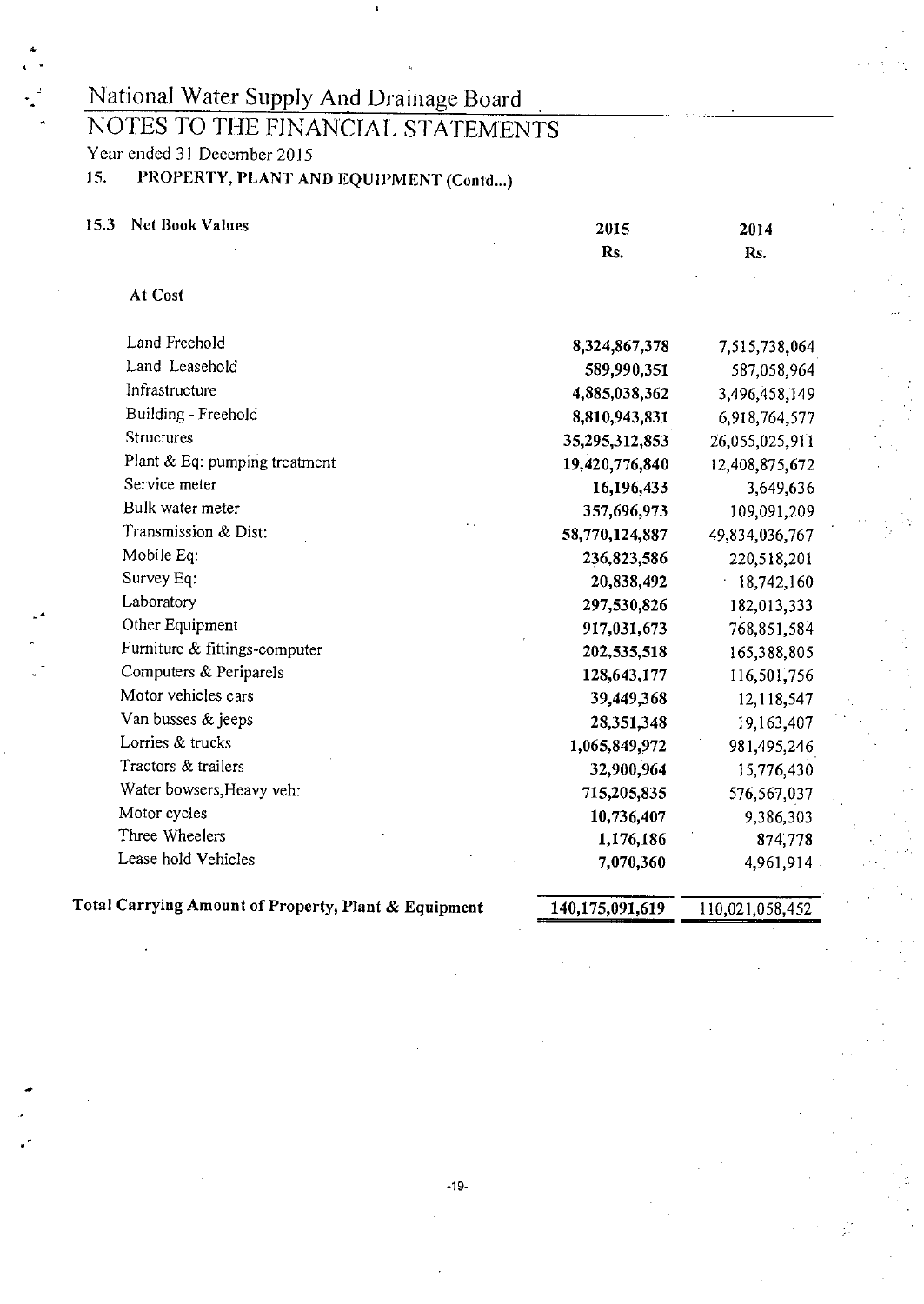### NOTES TO THE FINANCIAL STATEMENTS Year ended 31 December 2015

### 15. PROPERTY, PLANT AND EQUIPMENT

#### 15.4 Investment Property

The Building constructed by the Board at Sunil Mawatha, Battaramulla currently occupied by the Ministry of City Planning and Water Supply is recognized as Investment Property according to the LKAS 40 - Investment Property.

This Investment Property is included under the Property, Plant & Equipment

|                          | Land        | <b>Building</b> | Total       |
|--------------------------|-------------|-----------------|-------------|
| Cost                     |             |                 |             |
| Balance as at 01.01.2015 | 138,500,000 | 238,053,034     | 376,553,034 |
| <b>Additions</b>         |             |                 |             |
| Balance as at 31.12.2015 | 138,500,000 | 238,053,034     | 376,553,034 |
| Depreciation             |             |                 |             |
| Balance as at 01.01.2015 |             | 14,965,989      | 14,965,989  |
| Charge for the Period    |             | 4,761,061       | 4,761,061   |
| Balance as at 31.12.2015 |             | 19,727,050      | 19,727,050  |
| <b>Net Book Value</b>    | 138,500,000 | 218,325,984     | 356,825,984 |

Additions related to previous years amounting Rs 26,447,089.00 and depreciation thereon Rs 506,249.00 has been adjusted to respective opening balances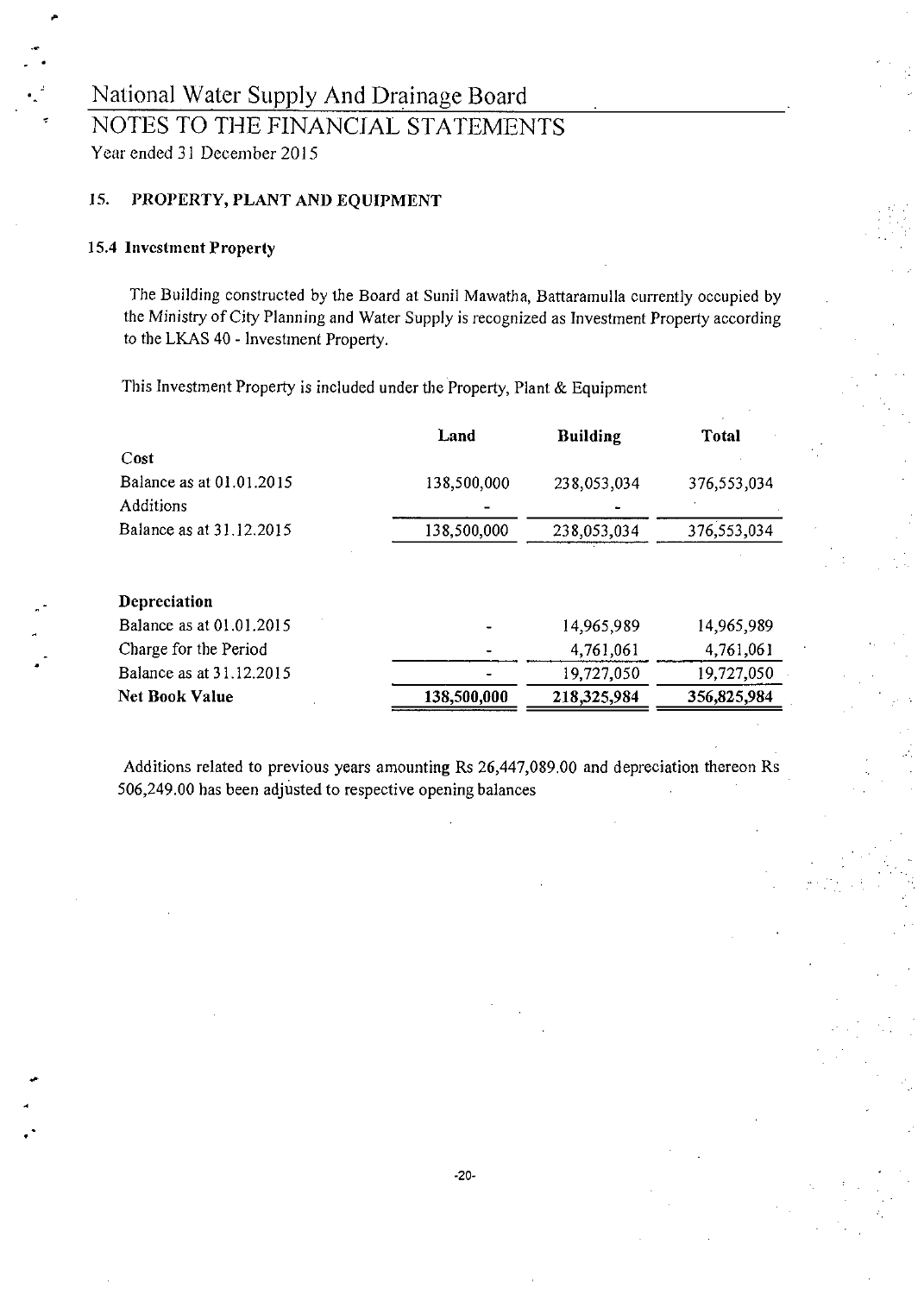|     | National Water Supply And Drainage Board<br>NOTES TO THE FINANCIAL STATEMENTS<br>Year ended 31 December 2015 |      |                      |                 |
|-----|--------------------------------------------------------------------------------------------------------------|------|----------------------|-----------------|
|     |                                                                                                              |      | 2015                 | 2014            |
|     |                                                                                                              |      | Rs.                  | Rs.             |
| 16. | <b>INTANGIBLE ASSETS</b>                                                                                     |      |                      |                 |
|     | Indian IT Solution Software                                                                                  |      | 51,012,942           | 102,025,883     |
|     | Soft Ware SAP 7000                                                                                           |      | 188,036              | 263,250         |
|     | Soft Ware - Sewerage                                                                                         |      | 1,763,045            | 2,056,886       |
|     | Amortisation                                                                                                 |      | (51, 344, 390)       | (51, 381, 997)  |
|     |                                                                                                              |      | 1,619,633            | 52,964,022      |
| 17. | <b>CAPITAL WORK IN PROGRESS</b>                                                                              |      |                      |                 |
|     | <b>Construction Work</b>                                                                                     |      |                      |                 |
|     | Rehabilitation                                                                                               |      | 34.2 144,446,281,802 | 127,784,179,727 |
|     |                                                                                                              | 34.2 | 5,211,203,351        | 21,203,767,995  |
|     |                                                                                                              |      | 149,657,485,153      | 148,987,947,722 |
| 18. | OTHER FINANCIAL ASSETS                                                                                       |      |                      |                 |
|     | HDFC Investment for Staff Housing Loans                                                                      |      | 15,322,302           | 21,691,344      |
|     | Bank of Ceylon Saving - II                                                                                   |      | 1,164,935            | 1,119,333       |
|     | Treasury Bond                                                                                                |      | 7,643,550,000        |                 |
|     |                                                                                                              |      | 7,660,037,237        | 22,810,677      |
|     |                                                                                                              |      |                      |                 |
| 19. | <b>INVENTORIES</b>                                                                                           |      |                      |                 |
|     | PVC Steel Pipe                                                                                               |      | 3,392,095,366        | 2,669,416,046   |
|     | Water Meter & Fitting & Brass Items                                                                          |      | 743,331,981          | 700,971,396     |
|     | Chemical Material                                                                                            |      | 117,617,218          | 106,028,250     |
|     | Electricals                                                                                                  |      | 382,799,033          | 399,525,157     |
|     | <b>Building Material</b>                                                                                     |      | 49,937,381           | 31,748,687      |
|     | Pump & Spare Parts<br>Vehicle Spare Parts                                                                    |      | 903,040,106          | 781,103,254     |
|     |                                                                                                              |      | 83,096,233           | 83,172,286      |
|     | Stationary & Office Equipment<br>Other Items                                                                 |      | 44,692,449           | 41,252,984      |
|     | Stock in Transit                                                                                             | 34.2 | 420,441,774          | 483,304,271     |
|     | Stock Adjustments                                                                                            | 34.2 | 557,590,430          | 650,194,705     |
|     |                                                                                                              |      | 2,651,389            | 3,994,431       |
|     | Less-Major spares                                                                                            |      | 6,697,293,361        | 5,950,711,468   |
|     | Property Plant and Equipment at Stores                                                                       |      | (261,050,602)        | (273, 432, 521) |
|     | Provision for Obsolete Stock                                                                                 |      | (32, 403, 613)       | (52, 747, 628)  |
|     |                                                                                                              |      | 6,403,839,146        | 5,624,531,319   |

-21-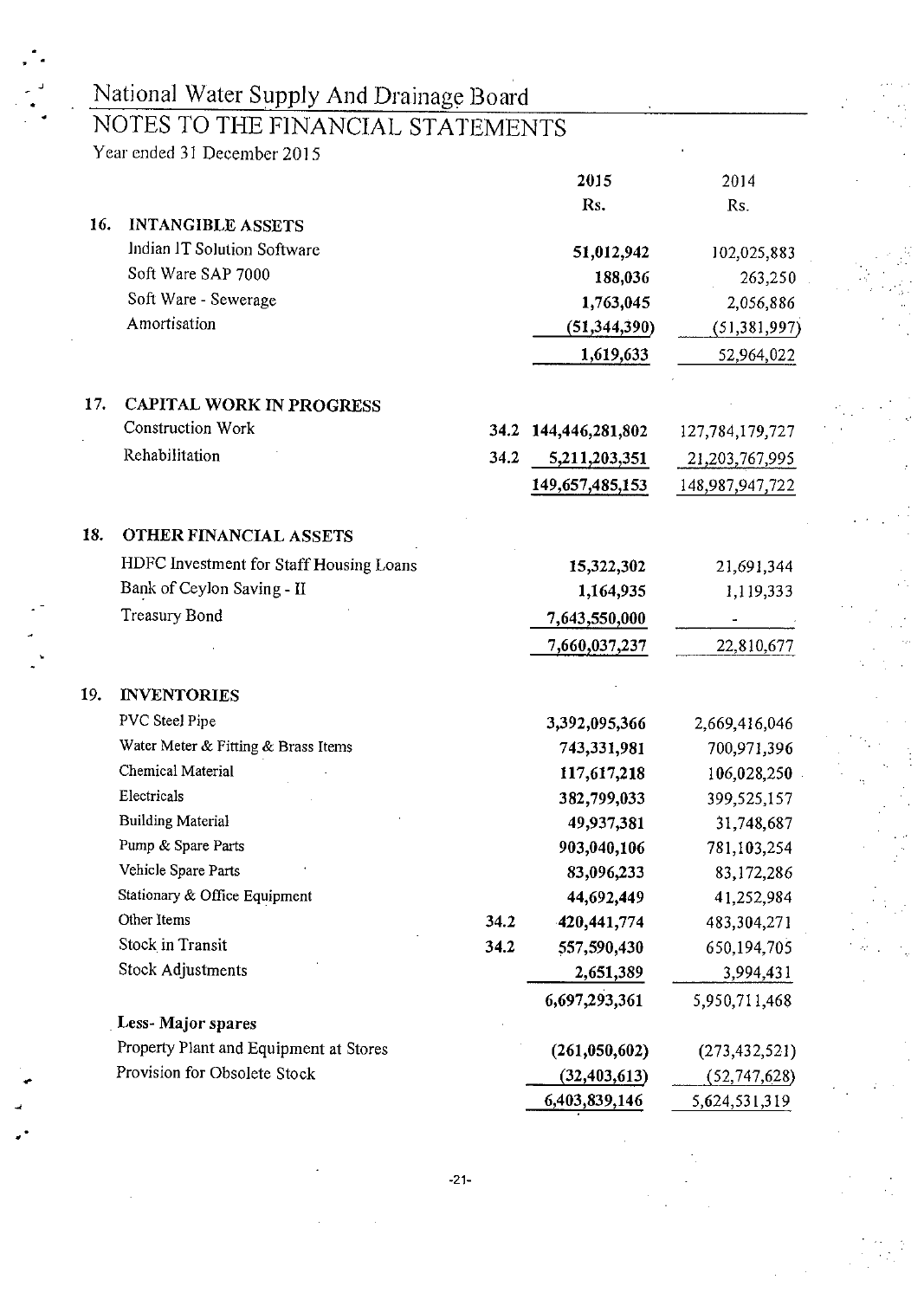|     | NOTES TO THE FINANCIAL STATEMENTS<br>Year ended 31 December 2015 |      |                    |                    |
|-----|------------------------------------------------------------------|------|--------------------|--------------------|
|     |                                                                  |      | 2015               | 2014               |
|     |                                                                  |      | Rs.                | Rs.                |
| 20. | TRADE AND OTHER RECEIVABLES                                      |      |                    |                    |
|     | <b>Trade Debtors</b>                                             | 34.2 | 3,813,272,977      | 4,004,182,148      |
|     | Other Debtors                                                    |      | 345,086,098        | 282,195,544        |
|     | Less: Debtors Impairment                                         |      | (1, 197, 441, 625) | (1, 117, 560, 450) |
|     | Debtors Collection Control                                       |      | 453,509,342        | 414,324,843.       |
|     | VAT Receivable                                                   |      | 378,901,522        | 6,652,511          |
|     | WHT Receivable                                                   |      | 34,144,822         | 28,452,205         |
|     | Advances to Staff                                                |      | 33,203,391         | 24,376,293         |
|     | Loans To Employees                                               |      | 1,788,580,352      | 1,878,673,515      |
|     | Receivable on Interest & Others                                  |      | 304,061,890        | 13,338,027         |
|     |                                                                  |      | 5,953,318,769      | 5,534,634,636      |
|     |                                                                  |      |                    |                    |
| 21. | DEPOSITS AND ADVANCES                                            |      |                    |                    |
|     | Rechargeable Project Work                                        |      | 90,578             | 37,525,499         |
|     | Pre Payments                                                     |      | 1,253,500          | 25,000             |
|     | Advances (Including Mobilizations)                               |      | 13,005,670,673     | 9,417,218,575      |
|     | Deposits                                                         | 34.2 | 81,988,233         | 72,675,838         |
|     |                                                                  |      | 13,089,002,984     | 9,527,444,911      |
| 22. | <b>INVESTMENTS</b>                                               |      |                    |                    |
|     | Held to Maturity                                                 |      | 5,194,262,510      | 244, 262, 510      |
|     | ۰,                                                               |      | 5,194,262,510      | 244,262,510        |
|     |                                                                  |      |                    |                    |
| 23. | CASH AND CASH EQUIVALENTS<br>Cash In Bank                        |      | 2,317,564,300      | 612,293,709        |
|     | Cash Imprest Head Office                                         |      | 1,290,751          | 3,189,348          |
|     | Cash Imprests Regions                                            |      | 3,473,591          | 4,246,706          |
|     | Cash In Transit                                                  |      | 294,470,231        | 336, 341, 611      |
|     | Call Deposits                                                    |      | 968,700,192        | 1,628,058,432      |
|     | Savings Account                                                  |      | 292,152,669        | 172,388,843        |
|     |                                                                  |      | 3,877,651,734      | 2,756,518,649      |
| 24. | ASSETS TAKEN OVER FROM GOVERNMENT                                |      |                    |                    |
|     | Assets taken over from Government Dept.                          |      | 185,480,387        | 185,480,387        |
|     |                                                                  |      | 185,480,387        | 185,480,387        |

-22-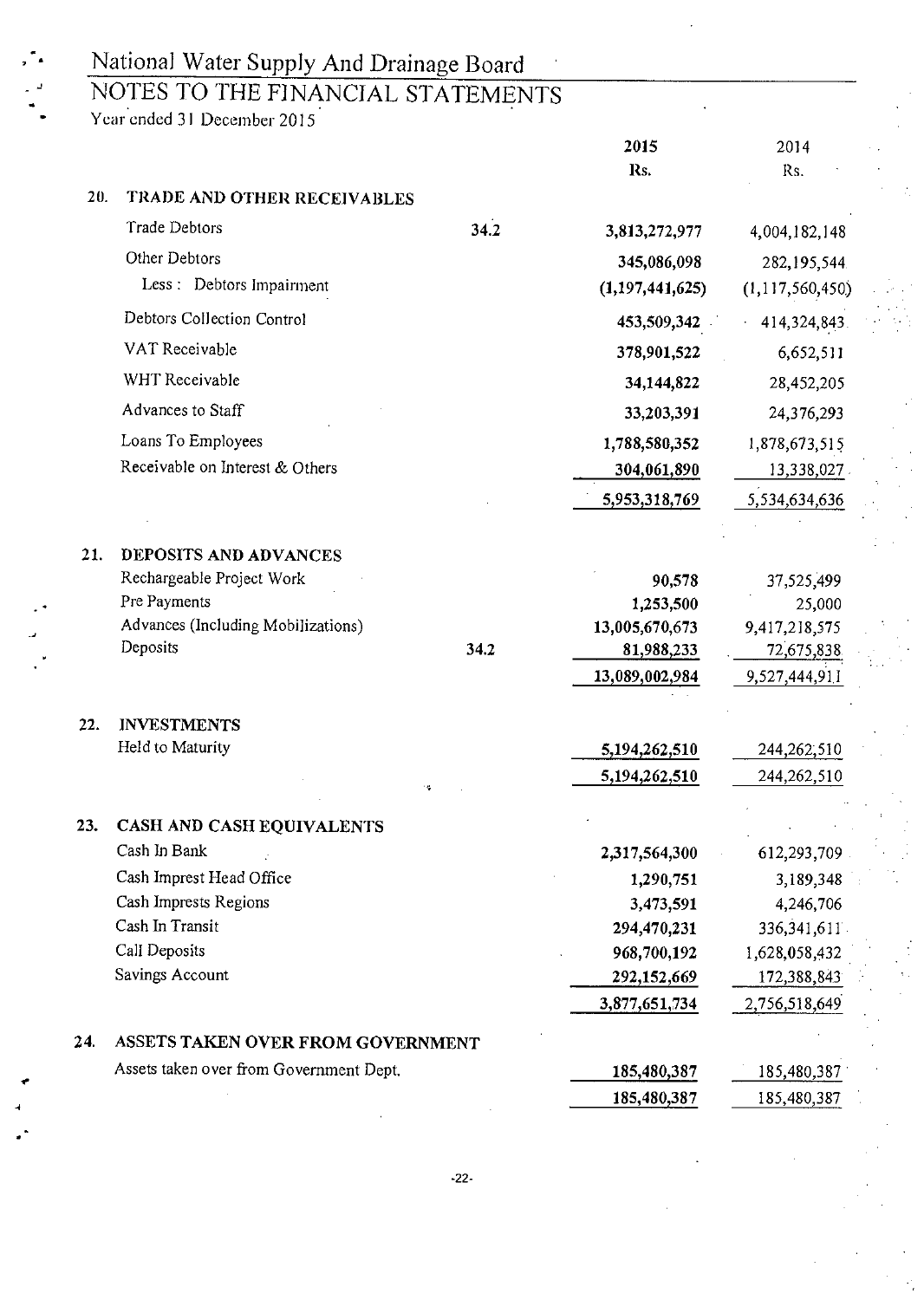### NOTES TO THE FINANCIAL STATEMENTS

Year ended 31 December 2015

*7 4* 

|     |                                              |      | 2015                             | 2014                             |
|-----|----------------------------------------------|------|----------------------------------|----------------------------------|
|     |                                              |      | Rs.                              | Rs.                              |
| 25. | <b>STAFF WELFARE FUND</b>                    |      |                                  |                                  |
|     | Opening Balance                              |      | 15,239,298                       | 15,101,490                       |
|     | Received during the year                     |      | 1,267,186                        | 137,808                          |
|     |                                              |      | 16,506,484                       | 15,239,298                       |
|     | 26. GOVERNMENT GRANT                         |      |                                  |                                  |
|     | <b>Tresuary Grant</b>                        |      | 90,627,548,649                   | 88, 161, 757, 133                |
|     |                                              |      | 90,627,548,649                   | 88, 161, 757, 133                |
|     |                                              |      |                                  |                                  |
|     | 27. CAPITAL GRANTS                           |      |                                  |                                  |
|     | Foreign Grants                               |      | 165,066,132,305                  | 151,416,090,457                  |
|     | <b>Local Grants</b>                          |      | 890,983,392                      | 558,031,863                      |
|     |                                              |      | 165,957,115,697                  | 151,974,122,319                  |
|     |                                              |      |                                  |                                  |
|     | 28. LOAN PAYABLE                             |      |                                  |                                  |
|     | Foreign Loans through Treasury               |      |                                  | 36,397,895,995                   |
|     | Local Loans                                  |      | 9,412,094,521                    | 1,317,539,003                    |
|     |                                              |      | 9,412,094,521                    | 37,715,434,998                   |
| 29. | <b>OTHER DEFERRED LIABILITIES</b>            |      |                                  |                                  |
|     | Provision for defined benefit plan           | 29.1 | 4,076,428,515                    | 2,096,769,746                    |
|     | Customer and Employee Security Deposits      |      | 118,930,258                      | 97,274,390                       |
|     | Treasury Bond discount received in advance   |      | 293,729,325                      |                                  |
|     |                                              |      | 4,489,088,098                    | 2,194,044,137                    |
|     | 29.1 Movement of Retiring Gratuity Provision |      |                                  |                                  |
|     | Balance at the Beginning of the Period       |      | 2,096,769,746                    |                                  |
|     | Add Provision for the Period                 |      | 2,371,081,365                    | 2,096,769,746                    |
|     | Less: Gratuity Payments during the Period    |      |                                  | 227,136,696                      |
|     |                                              |      | (391, 422, 596)<br>4,076,428,515 | (227, 136, 696)<br>2,096,769,746 |
|     |                                              |      |                                  |                                  |
| 30. | TRADE AND OTHER PAYABLES                     |      |                                  |                                  |
|     | Rechargeable Work - Customer Advances        |      | 3,013,472,388                    | 2,386,334,108                    |
|     | Abitration fee                               | 34.2 |                                  | 100,108,972                      |
|     | <b>Contractors Retention</b>                 |      | 3,497,975,058                    | 2,525,408,496                    |
|     | Lease Hold Creditors                         |      | 33,822,215                       | 164,547                          |
|     | Less: Interest in Suspense                   |      | (8, 413, 409)                    | (2, 297)                         |
|     | Creditors Control<br>Other Creditors         |      | 1,418,387,592                    | 1,158,282,524                    |
|     | Accrued expenses                             |      | 94,752,654                       | 71,026,920                       |
|     | Deposits                                     |      | 861,687,410<br>101,391,187       | 294,900,920<br>106,405,671       |
|     | VAT Payable                                  |      | 227,329,734                      | 282,340,601                      |
|     | With Holding Tax                             |      | 2,972,264                        | 205,867                          |
|     | Salaries and Other Payables                  |      | 183,662,792                      | 136,124,416                      |
|     |                                              |      | 9,427,039,885                    | 7,061,300,745                    |
|     |                                              |      |                                  |                                  |

-23-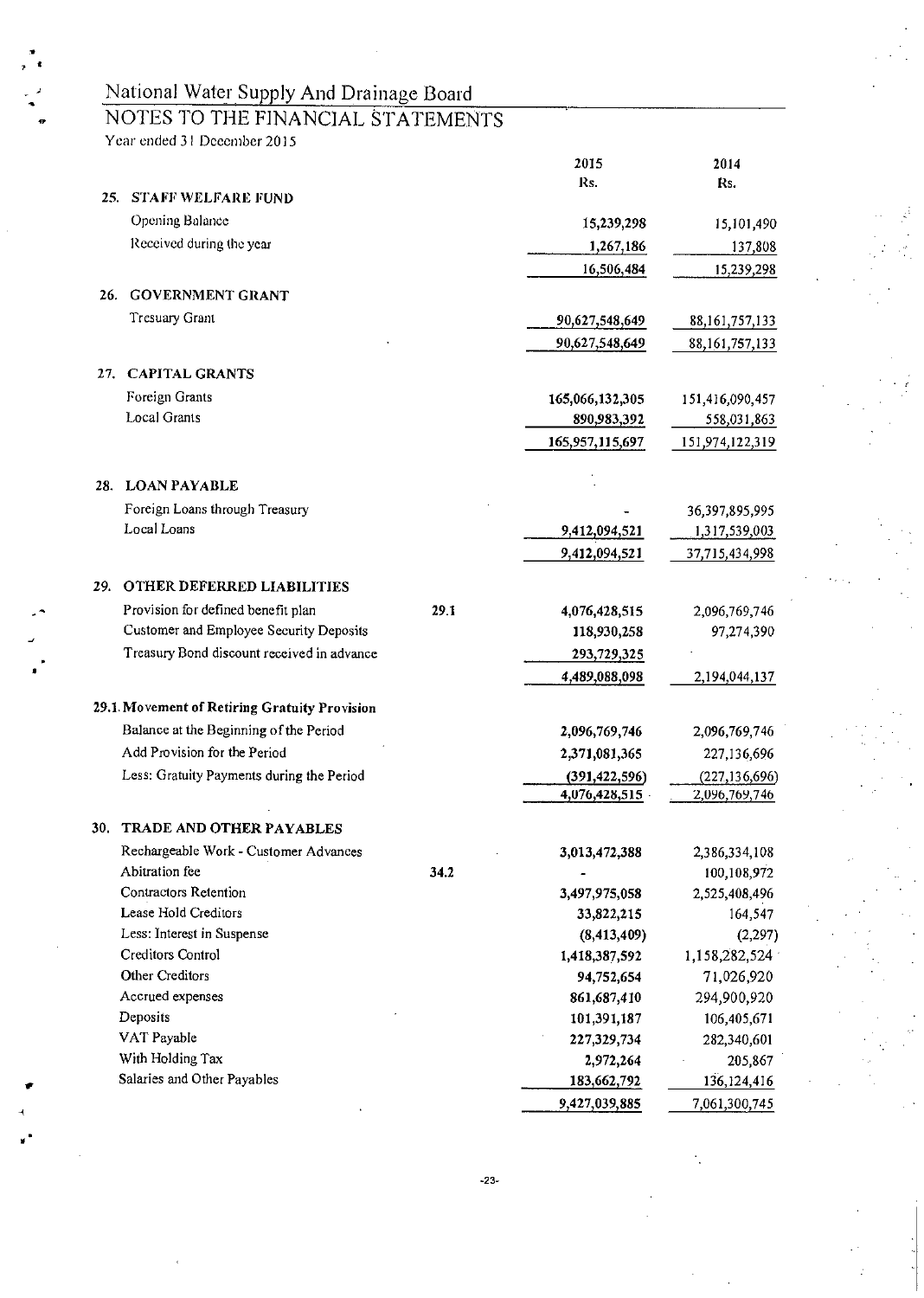## National Water Supply And Drainage Board NOTES TO THE FINANCIAL STATEMENTS Year ended 31 December 2015

#### 31. DEFERRED TAXATION

#### Deferred Tax Assets, Liabilities and Income Tax relates to the followings

|                                       | <b>Balance Sheet</b> | <b>Income Statement</b> |               |                |  |
|---------------------------------------|----------------------|-------------------------|---------------|----------------|--|
|                                       | 2015                 | 2014                    | 2015          | 2014           |  |
|                                       | Rs.                  | Rs.                     | Rs.           | Rs.            |  |
| <b>Deferred Tax Liability</b>         |                      |                         |               |                |  |
| Capital Allowances                    | 10,232,612,468       | 8,129,594,181           | 2,103,018,287 | 1,424,739,938  |  |
| Intangible assets                     | 453,497              | 14,829,925              | (14,376,428)  | (13, 737, 322) |  |
|                                       | 10,233,065,965       | 8,144,424,106           | 2,088,641,859 | 1,411,002,615  |  |
| <b>Deferred Tax Assets</b>            |                      |                         |               |                |  |
| Debtors Impairment                    | 298,860,427          | 278,911,735             | 19,948,692    | 89,724.996     |  |
|                                       | 298,860,427          | 278,911,735             |               |                |  |
| Deferred income tax charge/(reversal) |                      |                         | 2,108,590,551 | 1,500,727,612  |  |
| Net Deferred Tax Liability/ (Asset)   | 9,934,205,538        | 7,865,512,371           |               |                |  |

The existence of unused tax losses is strong evidence that future taxable profit may not be available. NWSDB has a cumulative tax loss of Rs.64,136,657,455 as at 31/12/2015. Therefore paying Income Tax by NWSDB is very unlikely, resulting in not recognising a net deferred tax asset /liability.

-24-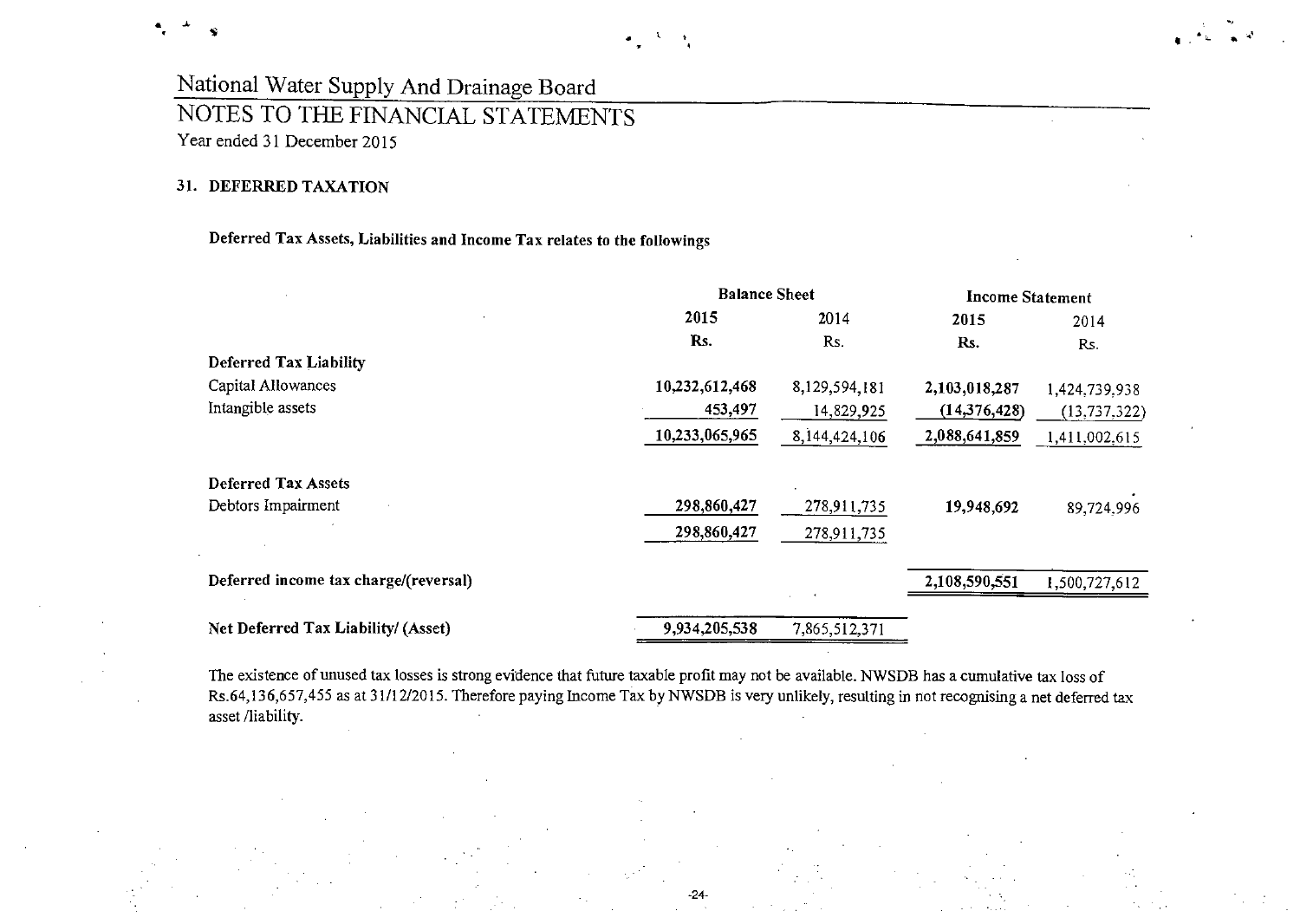NOTES TO THE FINANCIAL STATEMENTS Year ended 31 December 2015

32. RELATED PARTY TRANSACTIONS

#### Transactions with State and Slate Controlled Entities

In the normal course of its operations, the Board enters into transactions with related parties. Related parties include the Government of Sri Lanka (State: as the ultimate owner of the Board), various government departments, and State controlled entities. Particulars of transactions, and arrangements entered into by the Board with the State and State controlled entities which are individually significant and for other transactions that are collectively, but not individually significant are as follows:

#### 33. EVENTS AFTER THE BALANCE SHEET DATE

All the material events after the balance sheet date have been considered and appropriate adjustment and disclosures have been made in to the financial statement, where necessary.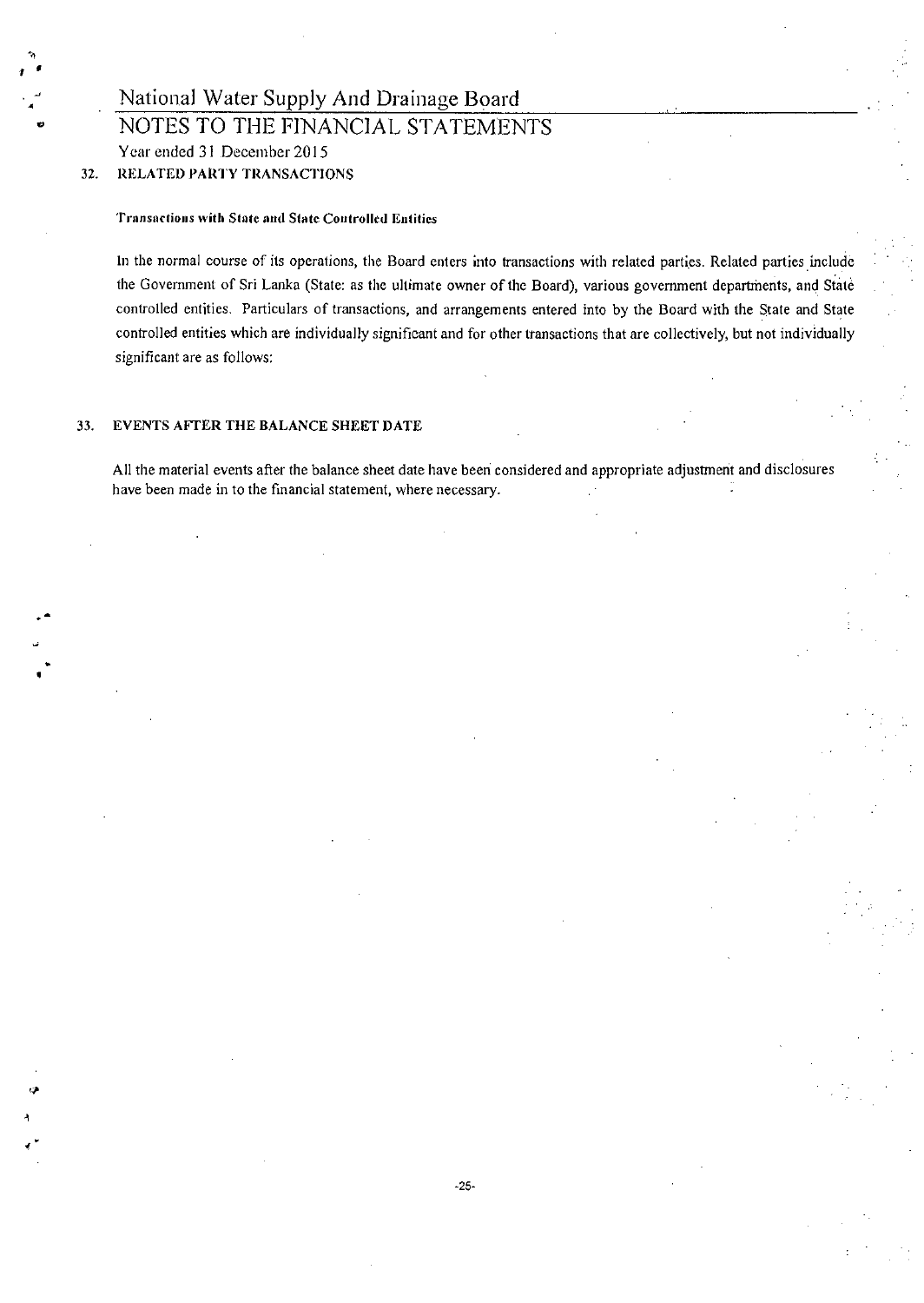## NOTES TO THE FINANCIAL STATEMENTS

Year ended 31 December 2015

"r•

•

#### 34. PRIOR YEAR ADJUSTMENTS

34.1 Board assets were revalued as at 31.12.2007 by obtaining the service of Department of Valuation. Revalued amount of assets were taken to the books during the year 2010 and those values are continuing as deem cost of PPE at present. There were some duplications and omissions occurred in 2010 due to the immensity of the assets base and have been rectified as prior year adjustments with retrospective effect. Accordingly net effect of Rs. 141.4 million had been adjusted for earring amount of PPE and Rs.14 million had been adjusted for depriciation as at 31.12.2014 as follows.

#### 34.1.1 Gross Carrying Amounts

|                                  | <b>Balance</b>  | Prior Year                  | <b>Restated Balance</b> |
|----------------------------------|-----------------|-----------------------------|-------------------------|
|                                  | As at           | Adjustments                 | As at                   |
| Cost                             | 31.12.2014      |                             | 31.21.2014              |
| <b>Freehold Assets</b>           | Rs.             | Rs.                         | Rs.                     |
|                                  |                 |                             |                         |
| Land Freehold                    | 7,515,738,064   |                             | 7,515,738,064           |
| Land Leasehold                   | 587,058,964     |                             | 587,058,964             |
| Infrastructure                   | 3,874,089,439   |                             | 3,874,089,439           |
| Building - Freehold              | 7,710,219,053   |                             | 7,710,219,053           |
| <b>Structures</b>                | 28,355,282,289  | 42,000,000                  | 28,397,282,289          |
|                                  |                 | 115,470,000                 | 15,931,502,627          |
| Plant & eq: pumping treatment    | 15,816,032,627  |                             | 5,421,254               |
| Service meter                    | 5,421,254       |                             | 183,087,670             |
| Bulk water meter                 | 183,087,670     |                             |                         |
| Transmission & Dist:             | 53,834,138,461  | 10,000,000                  | 53,844,138,461          |
| Mobile Eq:                       | 325,993,458     | 430,000                     | 326,423,458             |
| Survey Eq:                       | 21,006,232      |                             | 21,006,232              |
| Laboratory                       | 344,555,328     |                             | 344,555,328             |
| Other Equipment                  | 1,167,645,710   |                             | 1,167,645,710           |
| Furniture & fittings-computer    | 321,598,481     | 5,000                       | 321,603,481             |
| Computers & Periparels           | 326,050,455     |                             | 326,050,455             |
| Motor vehicles cars              | 124,093,940     |                             | 124,093,940             |
| Van busses & jeeps               | 364,483,163     | $(7,700,000)$ $\checkmark$  | 356,783,163             |
| Lorries & trucks                 | 1,275,865,852   | $(17, 730, 000) \checkmark$ | 1,258,135,852           |
| Tractors & trailers              | 59,403,460      |                             | 59,403,460              |
| Water bowsers, Heavy veh:        | 730,321,679     | (795,000)                   | 729,526,679             |
| Motor cycles                     | 16,411,322      | $(281,715)$ $\checkmark$    | 16,129,607              |
| Three Weeelers                   | 1,338,240       |                             | 1,338,240               |
| Lease hold Vehicles              | 22,671,376      |                             | 22,671,376              |
| Total Value of Depreciable Asset | 122,982,506,517 | 141,398,285                 | 123, 123, 904, 802      |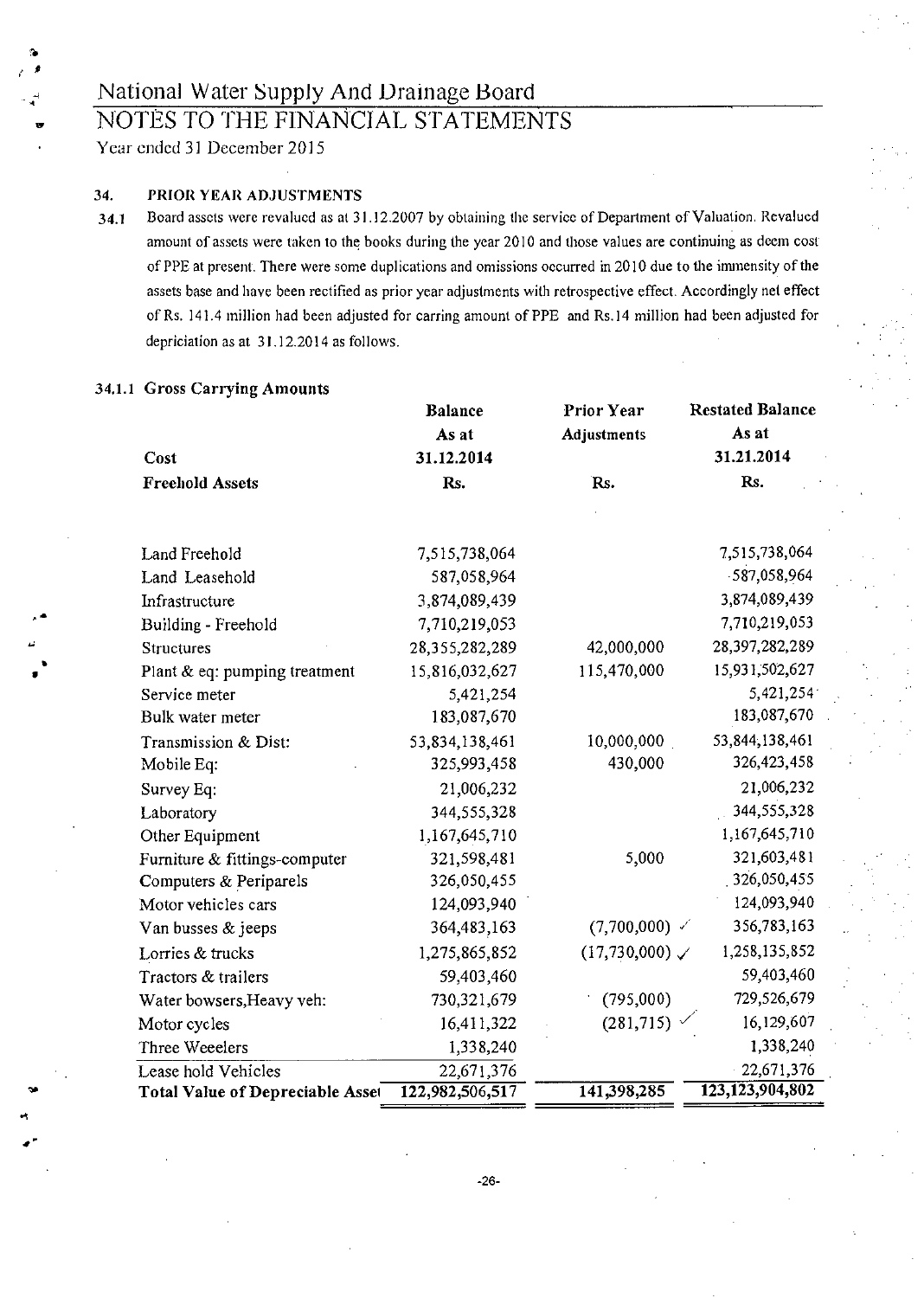## NOTES TO THE FINANCIAL STATEMENTS

Year ended 31 December 2915

**P** 

| 34.1.2 Depreciation<br><b>Freehold Assets</b> | <b>Balance</b><br>As at<br>31.12.2014 | Prior Year<br>Adjustments | <b>Restated Balance</b><br>As at<br>31.12.2014 |
|-----------------------------------------------|---------------------------------------|---------------------------|------------------------------------------------|
|                                               | Rs.                                   | Rs.                       | Rs.                                            |
| Land Freehold                                 |                                       |                           |                                                |
| Land Leasehold                                |                                       |                           |                                                |
| Infrastructure                                |                                       |                           |                                                |
| Building - Freehold                           | 377,631,290                           |                           | 377,631,290                                    |
| Structures                                    | 791,618,737                           | (164, 262)                | 791,454,475                                    |
| Plant & eq: pumping treatment                 | 2,344,690,771                         | (2, 434, 393)             | 2,342,256,378                                  |
| Service meter                                 | 3,528,439,982                         | (5, 813, 028)             | 3,522,626,954                                  |
| Bulk water meter                              | 1,771,618                             |                           | 1,771,618                                      |
| Transmission & Dist:                          | 73,996,461                            |                           | 73,996,461                                     |
| Mobile Eq:                                    | 4,010,101,694                         |                           | 4,010,101,694                                  |
| Survey Eq:                                    | 105,905,257                           |                           | 105,905,257                                    |
| Laboratory                                    | 2,264,072                             |                           | 2,264,072                                      |
| Other Equipment                               | 162,829,393                           | (287, 398)                | 162,541,995                                    |
| Furniture & fittings-computer                 | 398,794,127                           |                           | 398,794,127                                    |
|                                               | 156,214,675                           |                           | 156,214,675                                    |
| Computers & Periparels                        | 209,548,698                           |                           | 209,548,698                                    |
| Motor vehicles cars                           | 111,975,393                           |                           | 111,975,393                                    |
| Van busses & jeeps                            | 336,413,867                           | 1,205,888                 | 337,619,756                                    |
| Lorries & trucks                              | 283,506,225                           | (6,865,619)               | 276,640,606                                    |
| Tractors & trailers                           | 43,624,536                            | 2,494                     | 43,627,030                                     |
| Water bowsers, Heavy veh:                     | 152,540,735                           | 418,908                   | 152,959,643                                    |
| Motor cycles                                  | 6,830,895                             | (87, 591)                 | 6,743,304                                      |
| Three Wheelers                                | 463,462                               |                           | 463,462                                        |
| Lease hold Vehicles                           | 17,709,462                            |                           | 17,709,462                                     |
| <b>Total Value of Depreciation</b>            | 13,116,871,351                        | (14, 025, 000)            | 13,102,846,351                                 |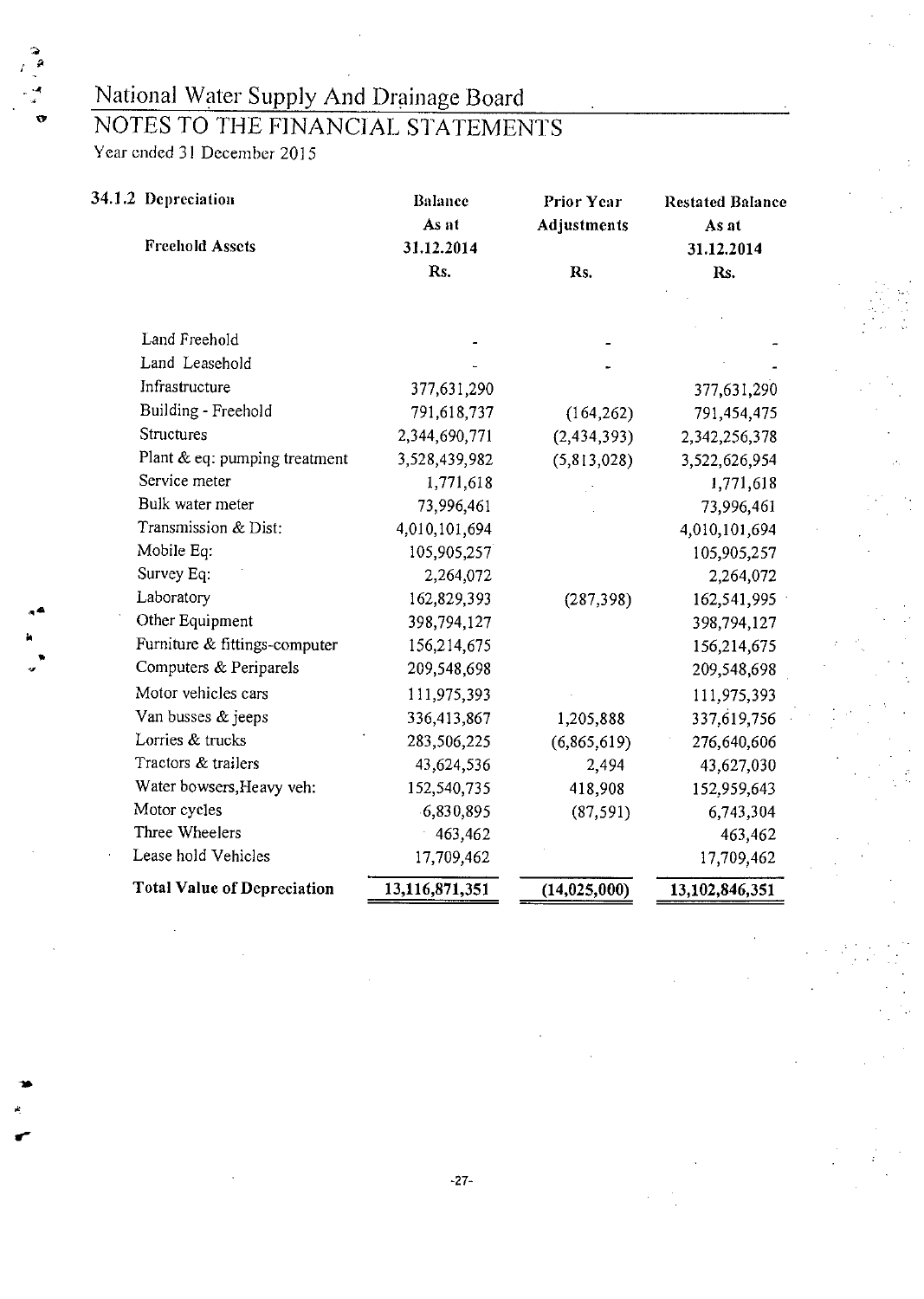,

## NOTES TO THE FINANCIAL STATEMENTS Year ended 31 December 2015

34.2 In addition to the prior year adjustments for Property Plant & Equipments, the following items also have been adjusted retrospectively.

|                                      | <b>Balance</b><br>As at<br>31.12.2014 | <b>Prior Year</b><br>Adjustments | <b>Restated Balance</b><br>As at<br>31.12.2014 |
|--------------------------------------|---------------------------------------|----------------------------------|------------------------------------------------|
|                                      | Rs.                                   | Rs.                              | Rs.                                            |
| Capital Work In Progress (Note 17)   |                                       |                                  |                                                |
| Construction Work                    | 127,855,775,365                       | (71, 595, 638)                   | 127,784,179,727                                |
| Rehabilitation                       | 21,203,563,236                        | 204,759                          | 21,203,767,995                                 |
|                                      | 149,059,338,602                       | (71, 390, 879)                   | 148,987,947,722                                |
| Deposit and advance (Note 21)        |                                       |                                  |                                                |
| Deposits                             | 75,788,238                            | (3, 112, 400)                    | 72,675,838                                     |
| Trade and other payable (Note 30)    |                                       |                                  |                                                |
| Arbitraton settlement                |                                       | 100,108,972                      | 100,108,972                                    |
| <b>Inventories (Note 19)</b>         |                                       |                                  |                                                |
| Stock in transit                     | 645,606,587                           | 4,588,118                        | 650,194,705                                    |
| Other items                          | 487,159,103                           | (3, 854, 831)                    | 483,304,271                                    |
|                                      | 1,132,765,690                         | 733,287                          | 1,133,498,976                                  |
| Non operating assets                 | 117,895,068                           | 36,145,199                       | 154,040,267                                    |
| Trade and other receivable (Note 20) |                                       |                                  |                                                |
| Trade debtors                        | 4,013,821,617                         | (9,639,469)                      | 4,004,182,148                                  |

-28-